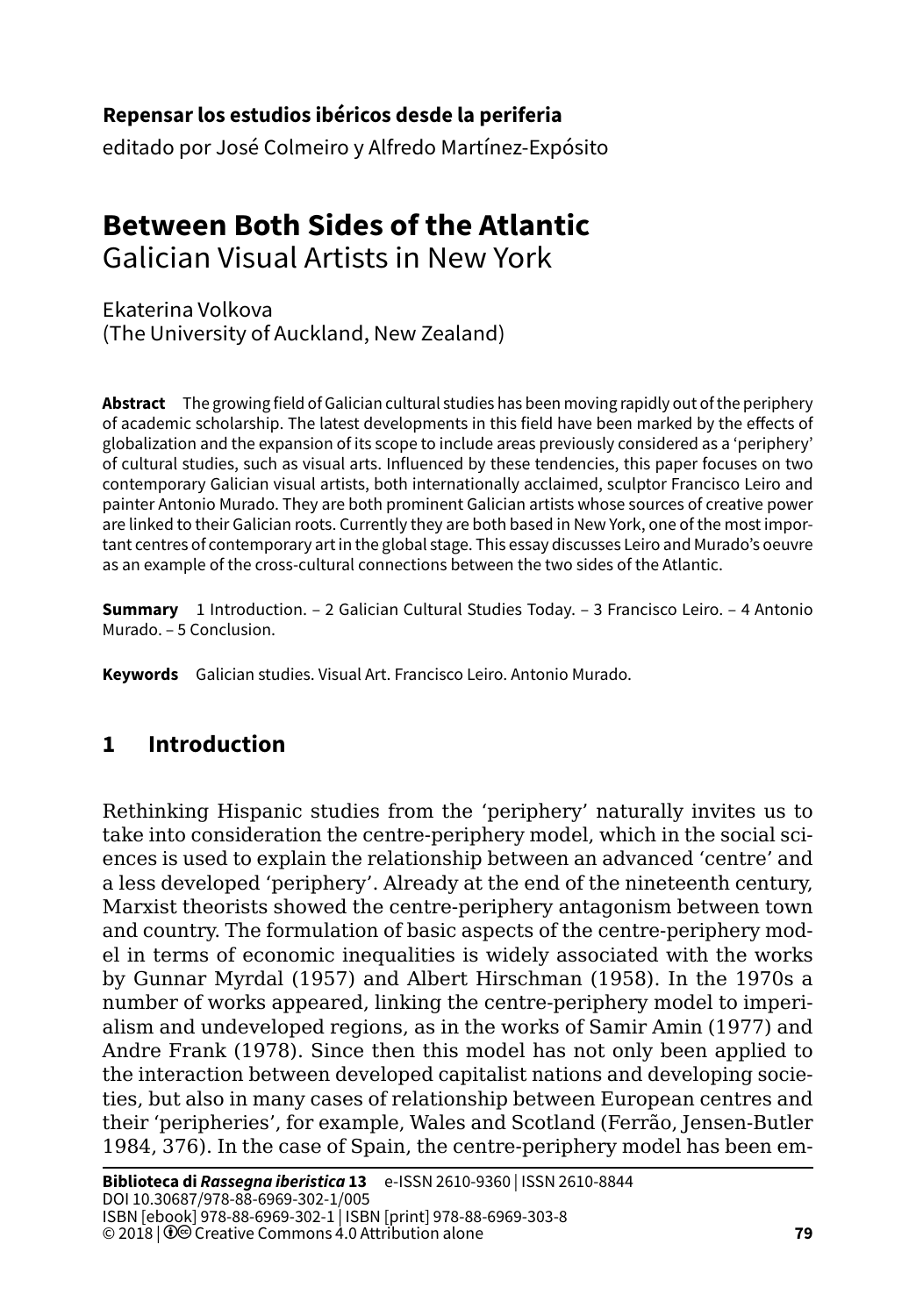<span id="page-1-0"></span>ployed in academic debates on the relationship between the Spanish state and so-called historical nationalities, Catalonia, the Basque Country and Galicia (Stapell 2007, 172). The case of Galicia, due to its geopolitical and economic position in the nation state and the particularly long history of neglected identity, seems to be especially apt for debates focused on the centre-periphery model, especially in the economic and political sense. However, Galicia's 'peripheral' status is rather questionable in relation to Galician contemporary culture. The global processes of decentralisation of cultural production, consumption and the new currents of globalisation have profoundly affected contemporary Galician culture, which often exceeds the limits of the nation estate on the global stage (particularly in music, audiovisual production and the visual arts). For instance, a Galician musician, Carlos Núñez, is an international star and an ambassador of traditional Galician Celtic music who regularly performs all over the world and who has collaborated with musicians from different countries, including *The Chieftains*, an Irish band, and Ry Cooder, an American musician and songwriter. Another example is the emergence of the *Novo Cinema Galego* (New Galician Cinema), a generation of filmmakers from Galicia who in the last ten years have been successful in important international competitions and festivals, such as Oliver Laxe, who was awarded prizes at the Cannes Film Festival in 2010 and 2016. In the domain of visual arts, such is also the case with two contemporary Galician artists currently based in New York City, sculptor Francisco Leiro and painter Antonio Murado, who actively exhibit and participate in cultural projects on both sides of the Atlantic. I intend to approach the discussion of Leiro's and Murado's work bearing in mind some of the current theoretical trends in the field of Galician Cultural Studies, outlined below.

## **2 Galician Cultural Studies Today**

Galician Cultural Studies is an academic area that has emerged in recent years as an autonomous field parallel to Iberian and Hispanic Cultural Studies. The ground-breaking volume *Contemporary Galician Cultural Studies. Between the Local and the Global*, published in 2011 and edited by Kristy Hooper and Manuel Puga Moruxa, was not only the first reference book available in English on the topic, but also a work that set an important perspective towards Galician culture with a focus on the juxtaposition of local and global dynamics. This volume of interdisciplinary essays, which covers a range of areas of Galician culture, analyses ways of expressing Galician identity that has shifted from a local to a global context, being nowadays a "part of a complex network of individual, group, local, and transnational identities" (Hooper, Puga Moruxa 2011, 99). The volume shows Galician culture as a pivotal vehicle for the expression of Galician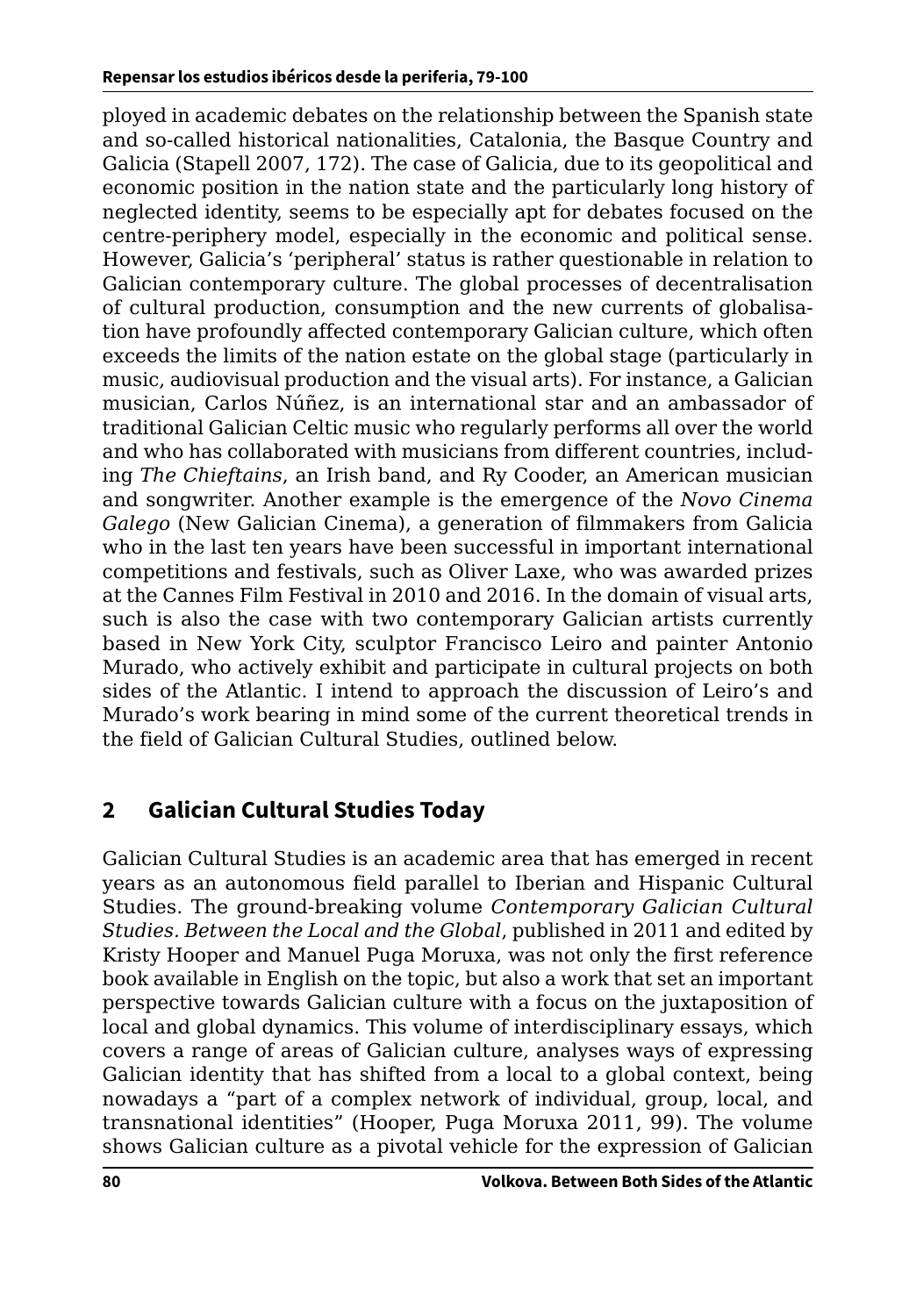identity, since the traditional political, territorial and linguistic aspects of national identity do not function in Galicia in the same way as they function in other communities. This situation is caused, among other reasons, by the political status of Galicia as a 'historical nationality' within the Spanish nation state, the centuries-long prevalence of Castilian over the Galician language, and the dispersion of Galician people due to massive emigration (Hooper, Puga Moruxa 2011, 99).

In 2012, Eugenia Romero in her book *Contemporary Galician Culture in a Global Context: Movable Identities* continued the exploration of this approach, focusing on the representation of Galicia through the deconstruction of traditional oppositional binaries. She argued that in order to understand contemporary Galician identity and also to explain its cultural hybridity it was necessary to overcome binaries such as rural and urban, traditional and modern, backwards and advanced, emigrant and non-emigrant, and Galician and Castilian (Romero 2012, xviii).

In 2017, José Colmeiro proposed in his book *Peripheral Visions / Global Sounds: From Galicia to the World* to rethink the new horizons of Galician studies in terms of 'deterritorialization' and 'deperipherialization'. The term 'deterritorialization' is originally a psychoanalytic concept created by Gilles Deleuze and Félix Guattari in 1972 to designate the process of freeing desire from established institutions and objects, for example, from the nuclear family (Holland 1999, 19). Later they expanded the use of the term to refer to the complex process of escaping from or leaving a given territory, understood as a system in any register, including social, linguistic or affective (Patton 2010, 52). Since the 1990s the term 'deterritorialization' has been used in relation to globalizing processes to reflect the effects of migration, changes in living and working patterns, a weakening of the cultural bond with territory and the simultaneous expansion of cultural horizons (Tomlinson 1999, 104-20). Obviously, these globalizing processes are applicable to Galicia as well. The notion of 'deperipherialization' literally suggests an emancipatory move from the outskirts, in any register, spatial or socio-cultural, which, according to Colmeiro, includes "revising and rethinking cultural practices and identities from the margins and borders" (2017, 69). In addition, Colmeiro employs this term to incorporate a wider field of view, which implies a shift from the prevalence of mainstream forms of Galician culture and studies, such as language, literature, and to some extent cinema, towards less researched areas, such as music, visual arts, and performing arts, to mention only a few. Colmeiro calls for an analysis of a wider range of Galician cultural practices as a means to overcome the limitations of long-existing boundaries imposed by the philological criterion and geopolitical limits (Colmeiro 2017, 68-9).

As can be seen from this very brief overview of Galician cultural studies, the mobility of Galician culture is one of the focuses in this field and this tendency has affected my choice of the subject matter for this paper.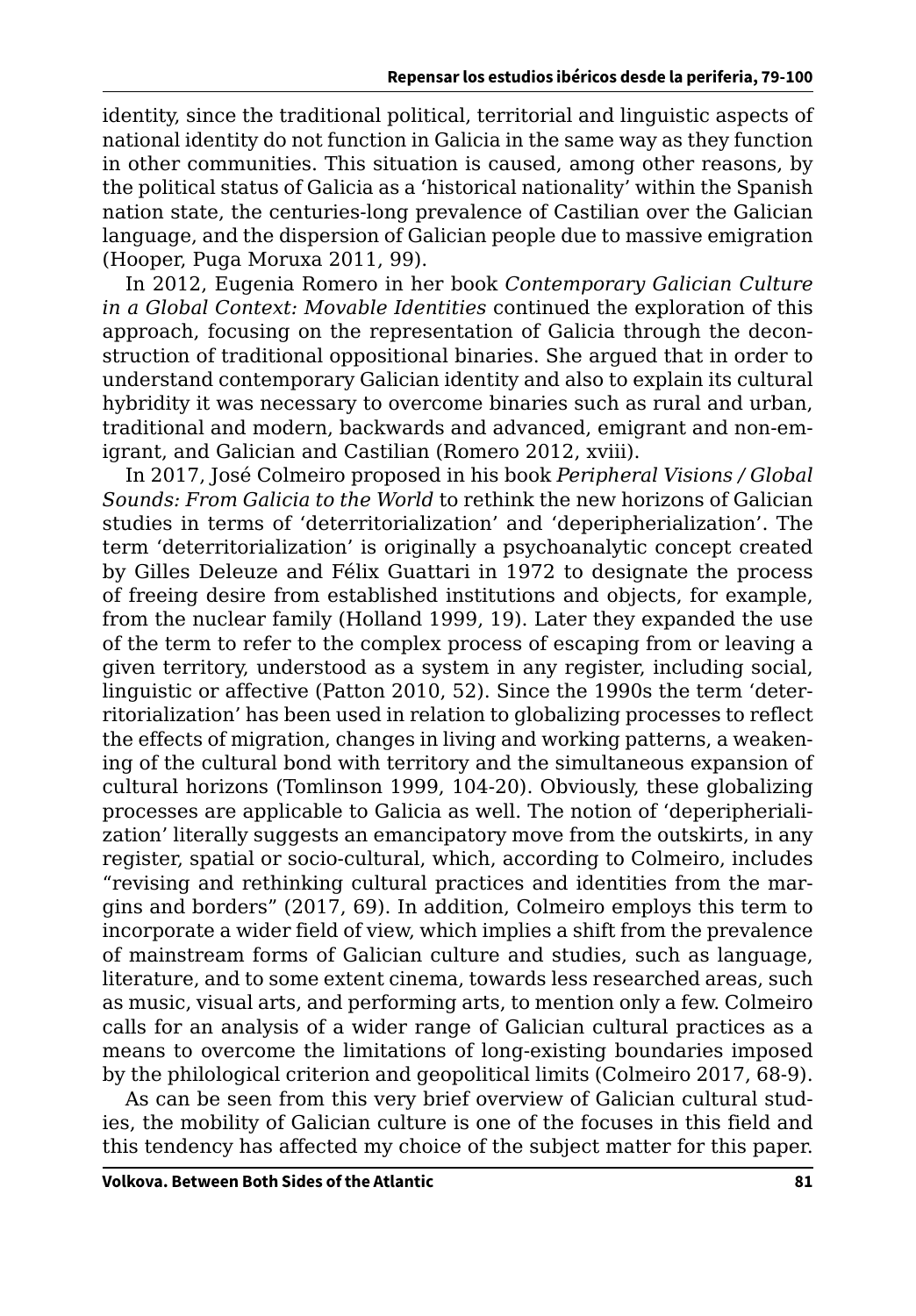<span id="page-3-0"></span>Francisco Leiro and Antonio Murado are recent examples of this cultural mobility, but this phenomenon is not completely new, as it has been a characteristic of modern Galician culture, including the visual arts. From the nineteenth century, the significant Galician diaspora in Buenos Aires attracted painters from mainland Galicia to participate in exhibitions organized by Galician cultural centres in that city. In the twentieth century, due to the Spanish civil war and the subsequent dictatorship, many Galician visual artists went into exile and worked outside Galicia, in other European countries, Latin America and the United States. This was the case in outstanding figures of Galician visual culture such as Alfonso Castelao, Luís Seoane, Maruja Mallo, Manuel Colmeiro, Eugenio Granell and many others. These artists introduced Galician art to the world and then returned to Galicia, bringing back international art tendencies. In the twenty-first century, Leiro and Murado are probably the most important visual artists whose geographical and cultural position embodies the juxtaposition of local and global vectors in Galician culture. On the one hand, they are recognised on an international scale through living, working, and participating in the art scene in New York City, one of the biggest art marketplaces in the world and a very important global centre of contemporary art. On the other hand, they are prominent Galician-identified artists, and I intend to show that their creative power is intimately linked to their Galician roots by tracing it back to certain elements of Galician cultural identity.

## **3 Francisco Leiro**

Francisco Leiro is the best-known and most acknowledged contemporary Galician artist on the international stage. He has been regarded as one of the main exponents of sculpture in Galicia and Spain since the 1980s. He was born in the small Galician town of Cambados in 1957 and from an early age he became interested in art, particularly in traditional Spanish and Galician sculpture. Leiro studied stonework first at the *Escuela de Artes y Oficios* in Santiago de Compostela and later at the *Escuela de Bellas Artes de San Fernando* in Madrid, where his focus was on both sculpture and drawing. In the 1970s, he belonged to the group of young Galician artists called *Foga* (Fato Ounirista Galego), which had a strong surrealist vein. This surrealist influence was already evident in Leiro's first solo exhibition, which took place in 1975 in his hometown of Cambados (Olmo 2003, 25; Marlborough Gallery 2013).

After the end of Franco's dictatorship, Spanish society was full of enthusiasm and aspirations for change and freedom, both in politics and in culture. The *Transición* period was also marked by a return to national roots and the reconstruction of a cultural and political Galician identity, many expressions of which had been repressed under Franco's regime. In 1980, a number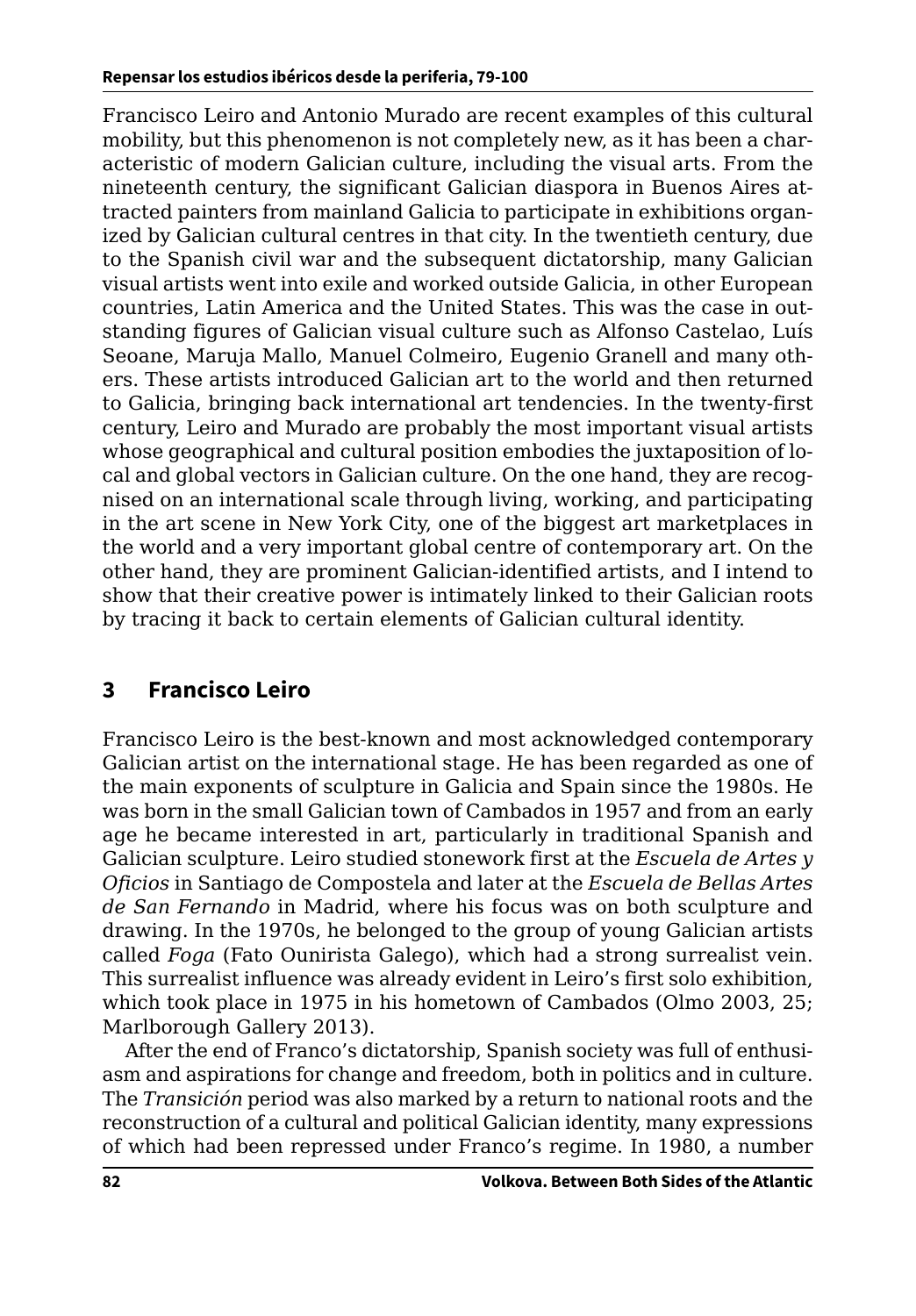of very diverse Galician visual artists founded the influential group called *Atlántica* with the purpose of "discutir el país" (to discuss the Galician nation) (Mariño 2000, 605) and revitalising the links with the Galician *arte de vangarda* before the 1936-1939 Spanish Civil War. *Atlántica* organised five exhibitions between 1980 and 1985 in Galicia, which became major influential events for the renewal of modern Galician art. Although Leiro did not belong to *Atlántica*, he was close to the group and participated in their exhibition in 1983. He attracted considerable attention from critics as one of the most promising artists of the generation that would change the course of Spanish and Galician art at the beginning of the 1980s. Soon he was invited to organise an individual exhibition in Madrid and at other prestigious international art events around the world, including Basel, Naples, London and San Paolo (Olmo 2003, 27; Montero Pérez 2003).

By the 1980s Leiro had already developed his individual and highly distinctive style characterised as an intersection of the figurative and the abstract, for which the artist used very diverse iconographical sources. It is possible to draw parallels between some Leiro's wooden sculptures of the early 1980s and German Neo-Expressionism, particularly the works of Georg Baselitz (Olmo 2003, 37). This connection is illustrated, for instance, by comparing Baselitz' works with Leiro's *Coloso deitado* (Lying Colossus) (1985).<sup>1</sup> Other sculptures, for instance, the internationally celebrated, *Eva* (Eve) (1982), which is located in the Colección Fondazione Amelio in Naples, epitomise the tradition of polychromatic woodcarvings of the Spanish Renaissance and Baroque art (Olmo 2003, 37). The most notable examples of such art are Alonso Berruguete's *Ecce Homo* (1525) and Pedro de Mena's *La Magdalena penitente* (Penitent Mary Magdalene) (1664). This heritage has been very important for Galician art and was employed by many outstanding Galician sculptors of the twentieth century, a notable example of which is Francisco Asorey's *Filliña* (Little Girl) (1949).**<sup>2</sup>** Furthermore, some of Leiro's works are clearly inspired by archaic art, as can be seen from the comparison of Leiro's *A dama de Gondel* (Lady of Gondel) (1986)**<sup>3</sup>** with the archetypical figure of Lady of Auxerre at the Louvre Museum (c. 640-30 BC).

Leiro's world is inhabited by a rich variety of references to biblical themes and universal myths, as seen in the sculptures *Eva expulsada do paraíso* (Eve Expelled from Paradise) (1982) and *Sansón derribando as* 

- **2** The Museum of Fine Arts (A Coruña).
- **3** Afundación Art Collection.

**<sup>1</sup>** Afundación Art Collection (Vigo). For copyright reasons, it is not possible to provide the images for the majority of cited artworks. However, they are widely available on-line through social media, catalogues of museums, galleries, and private collections, which are listed in "Online Art Sources".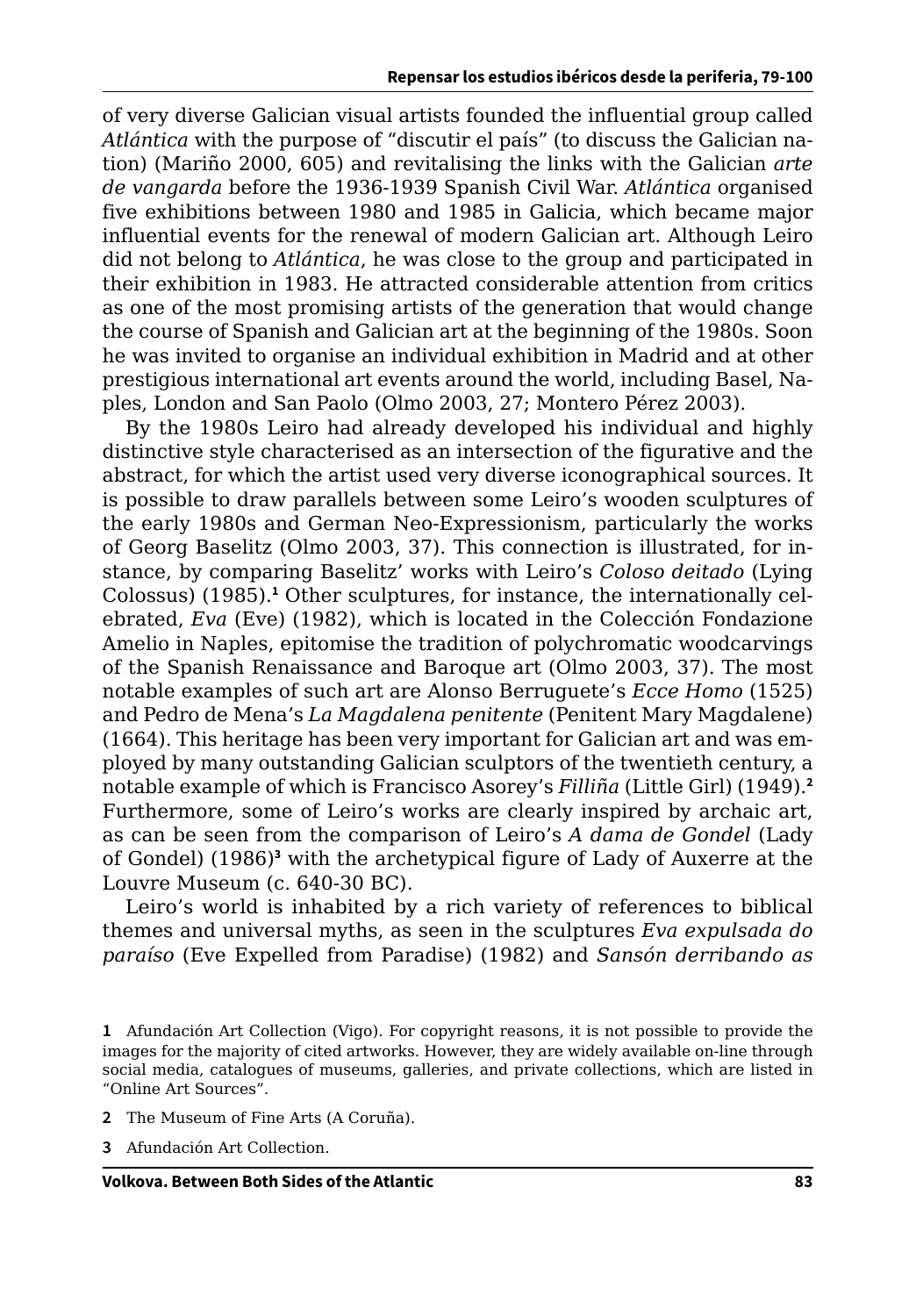*columnas do templo* (Samson Pushes Down the Temple Pillars) (1983) (Montero Pérez 2003, 72-5). At the same time, the sculptor often refers to local Galician legends, as in the work *Benito Soto* (1986).**<sup>4</sup>** In this piece, Leiro captures the moment when the adventures of the nineteenth century Galician smuggler and pirate Benito ended, immortalising him in a wooden statue where the figure seems to emerge from a tree trunk (de Llano, s.d.). Likewise, his sculpture *Xan Callán* (1983), another internationally celebrated work from the collection of the Stedelijk Museum in Amsterdam, is inspired by a Galician popular character. This human figure with its missing limbs is an example of a recurrent motif in many other works by Leiro, a mixture of the supernatural, the surreal and an ironic sense of humour. These elements have a long tradition in Galician culture. Firstly, the predisposition to mysterious events is to some extent embedded in the Galician imagination, as superstitions and supernatural beings are often present in Galician popular culture. Such characters themselves provide frequent subject matter in Leiro's work, examples of which are *A noite*  (Night) (1982) or *Trasno* (1982), which portrays a very popular character from Galician folklore, *o trasno*, a little domestic devil. The inclination of Galician artists towards the paranormal and the fantastic can be observed in works of well-known surrealist Galician painters such as Maruja Mallo, Eugenio Granell and Urbano Lugrís. Valle-Inclán's *esperpentos*, distorted literary representations of reality, might be also seen as an example of Galician surrealism and the attraction of the grotesque (Olmo 2003, 25). Secondly, Galician people are known for a very culturally specific attitude, the *retranca galega*, a particular component of Galician humor, which carries a tone of irony and leaves a taste of uncertainty, ambiguity and obscurity. As Montero Pérez indicates, "Leiro is a paean to Galician culture, to our beliefs and traditions, to the ways of thinking of our land" (2003, 65-6; Author's trans.). The artist's choice of media, which are primarily wood and granite, also connects Leiro's creativity with the Galician land. Both natural materials are very characteristic of the Galician landscape and they possess a high symbolic value. As Montero Pérez argues, they are often perceived as "cult objects and identifiers of Galicia's imaginary and idiosyncrasy" (2003, 68; Author's trans.).

Francisco Leiro moved to New York in 1988 on a Fulbright scholarship. His work attracted the attention of the New York art press, perceiving in his twisted bodies and absurd features the legacy of Goya and Picasso (Glueck 1998). Although by the end of the 1990s Leiro showed more interest in the figurative qualities of corporal movements and facial ex-

**<sup>4</sup>** "La Caixa" Collection of Contemporary Art (Barcelona).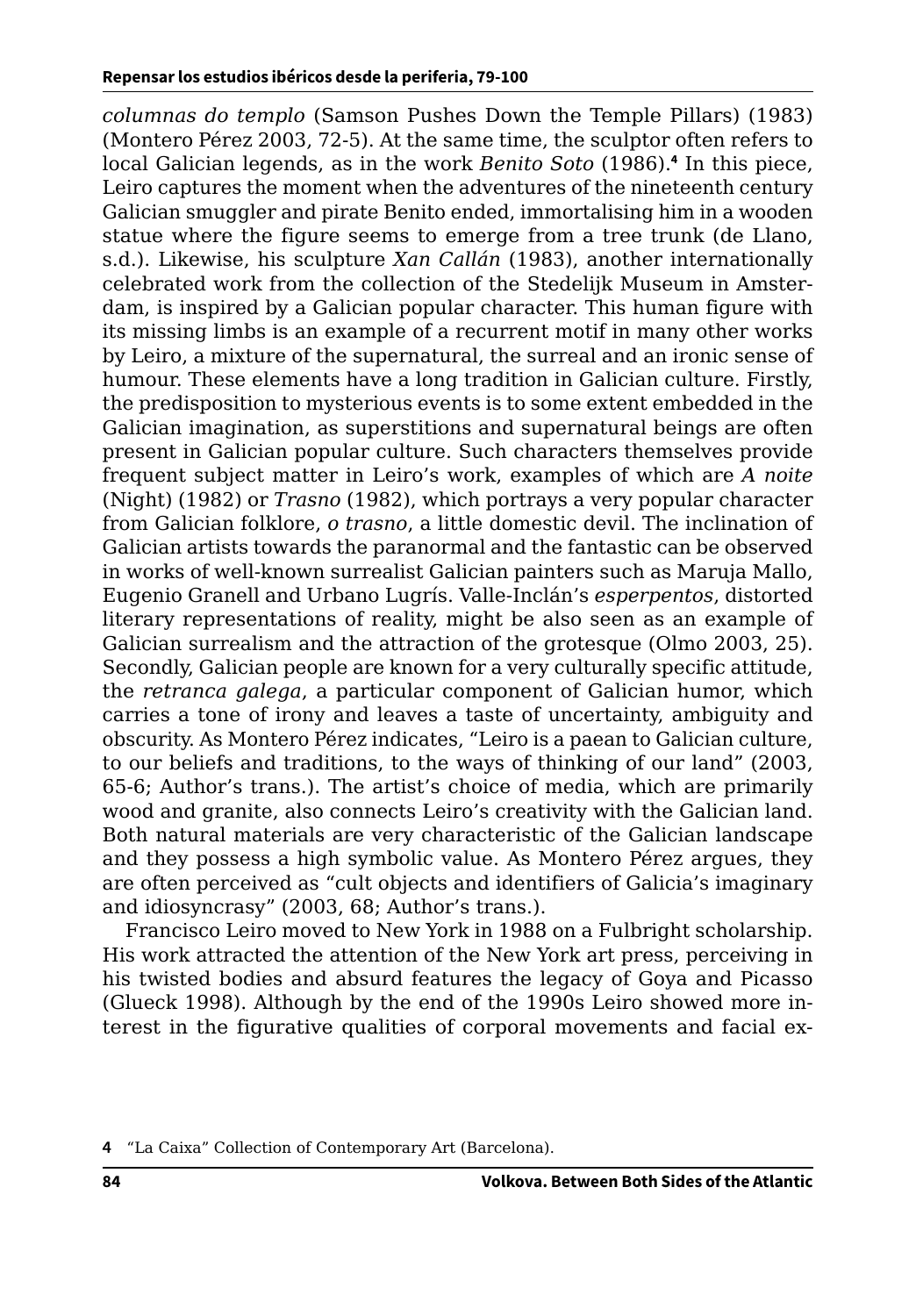pressions, like in the works Pigmalión<sup>5</sup> or Carrier,<sup>6</sup> both from 1998, they hardly can be described as naturalistic because of the loose interpretation of the human anatomy and the intentional exaggeration of proportions. At the same time, many works of that period, for instance, *Muda o cacho* (Change of Face) (1998) or *Sileno acarreado por tres sátiros* (Sileno Carried by Three Satyrs) (1996),**<sup>7</sup>** show the influence of surrealism in their deliberate distortions.

Ever since moving to New York, Leiro has been living and working between the two sides of the Atlantic. He has kept his studio in Cambados from where he has produced a number of public commissioned works in Galicia and elsewhere in Spain, including the impressive bronze sculpture *O Sereo*, Galician for 'male mermaid.' Since it was erected in Vigo's main square (Porta do Sol) in 1991, this imaginary fantastic character, a hybrid of fish and man, has become one of the most representative monuments in Vigo, because it plays with traditional Galician imagination and its strong seafaring culture and mythology and at the same time striking for its originality and modernity (fig. 1).

Since the 1990s, Francisco Leiro has produced a number of works that can be described as sculptural psychological portraits, a collection of human sentiments, for which the artist has expressed empathy and compassion. A reflection on world violence occupies a very special place in Leiro's work. He translates media images of wars, pain and brutality into sculptures, expressing solidarity with the everyday reality of human suffering and ecological disasters (Otero 2015). A number of Leiro's works of this type was assembled at the exhibition *Esculturas Sentidas* (Heartfelt Sculptures) in A Coruña in 2015. These were displayed with the photographs in the background, which helped viewers to identify the depicted events. The curator of this exhibition, Rosario Sarmiento, compared Leiro's documentary and sentimental vision with Picasso's reaction to the bombing of Guernica in 1937 in the mural of the same name (2015). In this way, *Plañideras* (Mourners) (2009)**<sup>8</sup>** is a response to the bombardments of the civilian population of Gaza during Israel's Operation "Cast Lead" of 2008- 2009, also known in Arab countries as the "Gaza Massacre". The sculpture portrays Palestinian women raising their arms in despair and screaming from anger and pain (Otero 2015). Another striking piece in the exhibition was the sculpture of a Balkan mother carrying her dead son on her head,

- **5** Fundación María José Jove Art Collection (A Coruña).
- **6** Afundación Art Collection.
- **7** Both in the ABANCA Art Collection (A Coruña).
- **8** Marlborough Gallery (Madrid and Barcelona).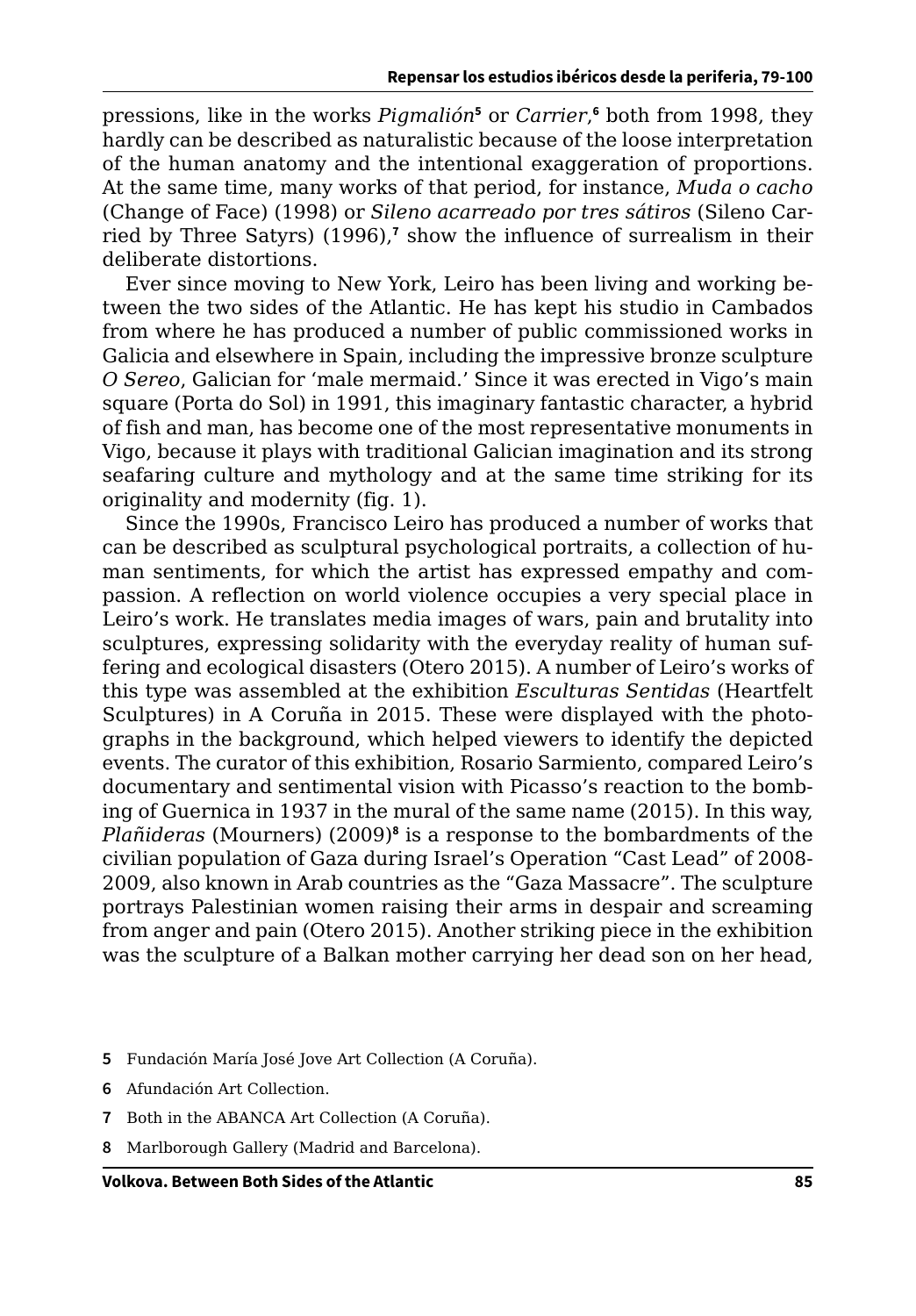

Figura 1. Francisco Leiro, *O Sereo*. 1991. Stainless steel on granite columns, figure 3 × 7 × 2 m, columns 13 m. Porta do Sol Square, Vigo, Spain. Photograph by the Author

*Molido* (Head Pillow) (1999),**<sup>9</sup>** which represents the brutality of the war in Bosnia-Herzegovina. Here Leiro employed some particular aspects of Galician iconography and ethnography to comment on the human condition of the world afflicted by ethnic war, as the title refers to traditional Galician women, such as urban street fish sellers and women from rural areas usually carrying weights on their head, who use a little pillow called a *molido*. At the same time, Leiro suggests a take on a classic scene of Christian imagery, the Pietà, a mother grieving over the death of her son (Otero 2015; Sarmiento 2015).

Another work in that exhibition, *David* (2001),**<sup>10</sup>** is a sculpture created right after 9/11 in New York, which Leiro witnessed first-hand. It conveys the shock of the terrorist act that profoundly traumatised American society and the world in our century. This sculpture also uses religious imagery in the depiction of David sitting on the sandal of giant Goliath, horrified with this absurd violence and completely lost in the face of the disaster (Sarmiento 2015).

- **9** Afundación Art Collection.
- **10** Marlborough Gallery (Madrid and Barcelona).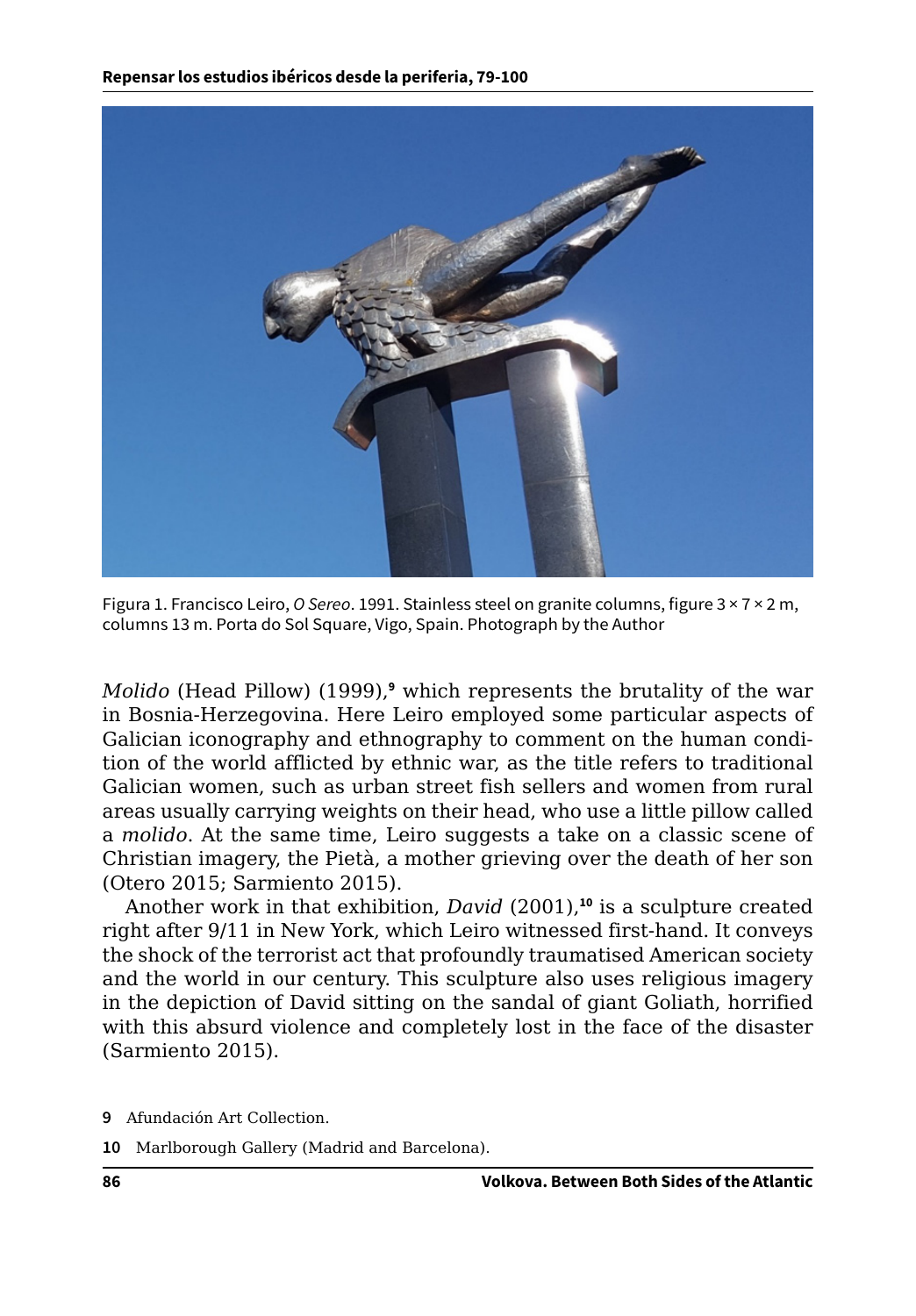Leiro's artistic reflection explores the many facets of the human condition, the suffering and the pain, individual and collective, as well as everyday realities. Sometimes everyday activities can be exceptional, as in the case of the representation of environmental disasters and natural tragedies. The set of statues *Recolectoras* (Female Collectors) (2003)**11** addresses the ecological tragedy of the spillage of fuel from the "Prestige" oil tanker near the coast of Galicia in 2002. This well-known composition celebrates the solidarity of Galician volunteers who cleaned up the contaminated coastline. At the same time, the title of this work makes clear reference to one of the traditional jobs in the Galician seafood industry, as *recolectoras* are women who collect shellfish. The environmental theme is continued in Leiro's *Retén* (Team) (2005),**<sup>12</sup>** an artistic response to the tragic wild fires in Guadalajara, in which he pays homage to the noble work of the firefighters (Sarmiento 2015).

In fact, Leiro expresses his admiration for all kinds of human activity and often draws inspiration from everyday life. His collection ironically titled *Human Resources* (2013)**<sup>13</sup>** investigates a variety of human gestures and the power of human labour, as observed in polychromatic wood sculptures *Box 1 and Box 2* (2011), where the artist portrays the tension between two factory workers who are nailing a box shut. Leiro catches the habitual actions, giving them a somewhat unexpected or even surrealistic quality, as in the work *Exposed* (2011), where a humble man with two masks is lacing up his shoes, or in *Calafateador* (Caulker) (2010), where a naked man is sitting on a four-legged stool, apparently pausing while taking a rest from work (Marlborough Gallery 2013).

The sculptor continues his exploration of the topic of human labour in the exhibition *Purgatorio* (2014).**<sup>14</sup>** The central part of this collection is a group of wooden human figures symbolically carrying heavy stones, inspired by the second part of Dante's *Divine Comedy*, "Purgatory". The human carriers in *Pepe, Santi* and *Dirk* (2013) are captured in the moment of high physical tension, struggling to survive and bent under the weight of huge stones, watched by an overseer, *Supervisor 2* (2013). The exhibition is completed by Leiro's particular ironic visions of the mythological character of Sisyphus, in *Sísifo confuso 1* (Confused Sisyphus) (2013) and *Sísifo confuso 2* (2014), confused and tormented by his useless physical work (Argullol 2014).

- **11** ABANCA Art Collection (A Coruña).
- **12** Fundación María José Jove Art Collection.
- **13** Marlborough Gallery (New York).
- **14** Marlborough Gallery (Madrid).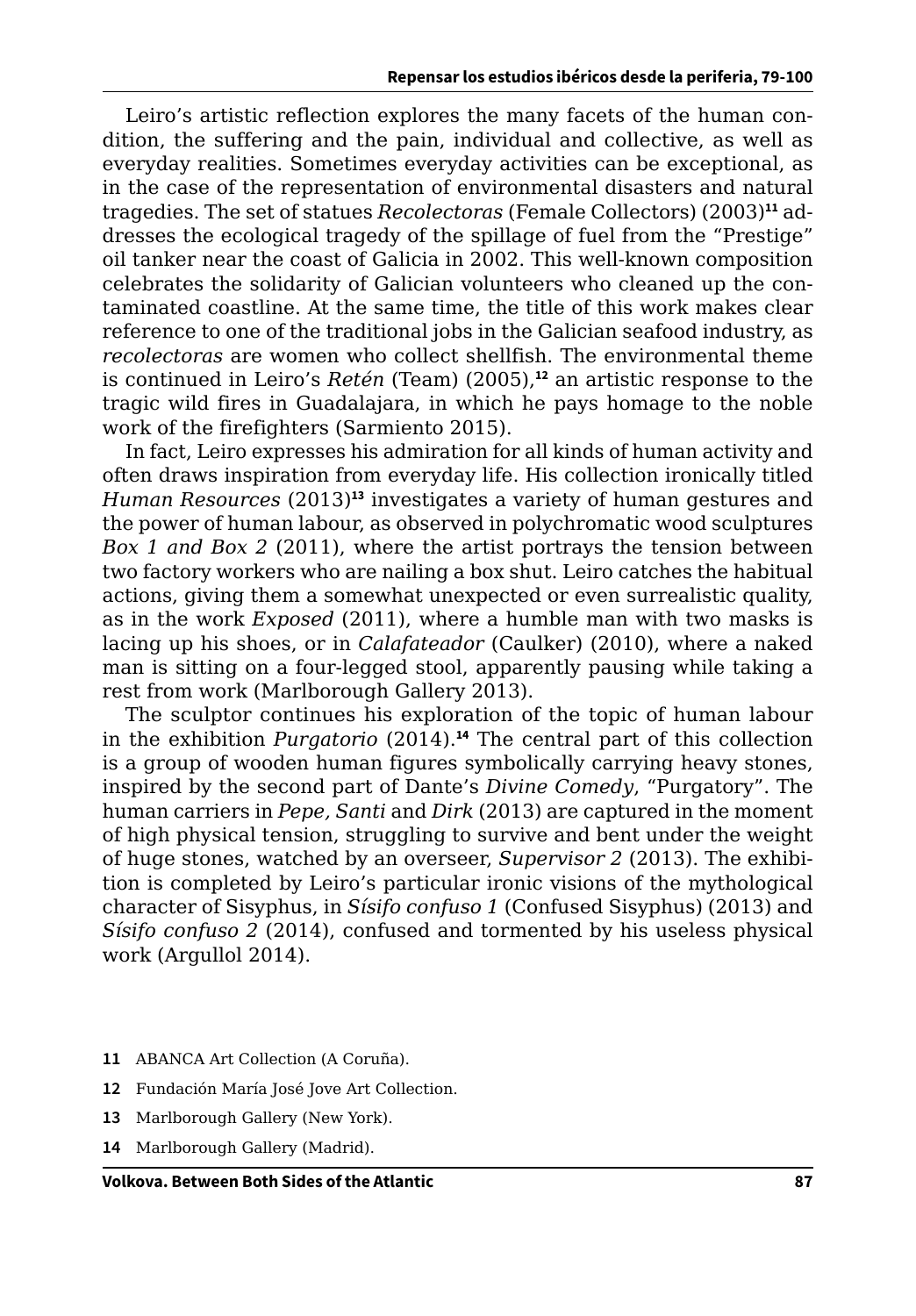In his very recent collection *Lo humano* (The Human) (2017)**<sup>15</sup>** Leiro once again exposes universal suffering, pain and world injustices though his own particular prism. The central work of this exhibition, *Alepo 1* (2016), is a monumental sculpture dedicated to the people murdered in Aleppo during the Syrian conflict. This composition portrays twisted bodies on a pole, evoking traditional Christian iconography of martyrs. Other works in this exhibition, such as *Rendido* (Exhausted) (2016) or *Ofrenda a Santa Liberata* (Offering to Saint Liberata) (2015), bring to mind characteristic Spanish and Galician sculptural traditions (Ros 2017), in dialogue with international art.

Francisco Leiro is a Galician sculptor, much praised and respected in his native Galicia. He has been awarded several Galician medals, including, in 2016, the most prestigious Galician distinction: Medalla de Ouro de Galicia. At the same time, Leiro is a successful international artist whose works are located in museums, corporate and private collections in Spain, the United States and other countries.**<sup>16</sup>** The Marlborough gallery, the principal art gallery with which he collaborates, being an international art company with exhibition rooms in New York, London, Madrid and Barcelona, itself embodies the global aspect of the art market where Leiro's work circulates. Francisco Leiro's art is a striking example of his commitment to humanism, he appeals to universal sentiments with an artistic language, which to a high degree has emerged from the sculptor's Galician roots.

#### **4 Antonio Murado**

Antonio Murado is one of the most recognized Galician painters of his generation at the international level. He also resides in New York and is known for artworks which are at once abstract and figurative and which inspire aesthetic pleasure and invite intellectual contemplation. Born in 1964 in Lugo, Murado graduated in 1988 from the University of Salamanca with a degree in Fine Arts. During his studies he began participating in collective exhibitions and had his first solo show in 1987. Throughout the 1980s the artist experimented with different genres and media, working mainly in a figurative style. He painted still lives and landscapes as he also created small wooden sculptures (Castro Fernández 1995, 406). By the 1990s Murado elaborated a new abstract language and developed

**16** Among others, Leiro's work can be found in the Akron Art Museum, Ohio; Museo Nacional Centro de Arte Reina Sofia, Madrid; Centro Cultural São Lourenço, Portugal; Colección-Fundación Caja de Madrid; Colección Fundación La Caixa, Barcelona; Marugame Hirai Museum, Japan; Museu d'Art Contemporani, Barcelona; Museo de Arte Contemporáneo, Valladolid, Spain; and the Stedelijk Museum, Amsterdam (Malborough Gallery 2013).

**<sup>15</sup>** Marlborough Gallery (Barcelona).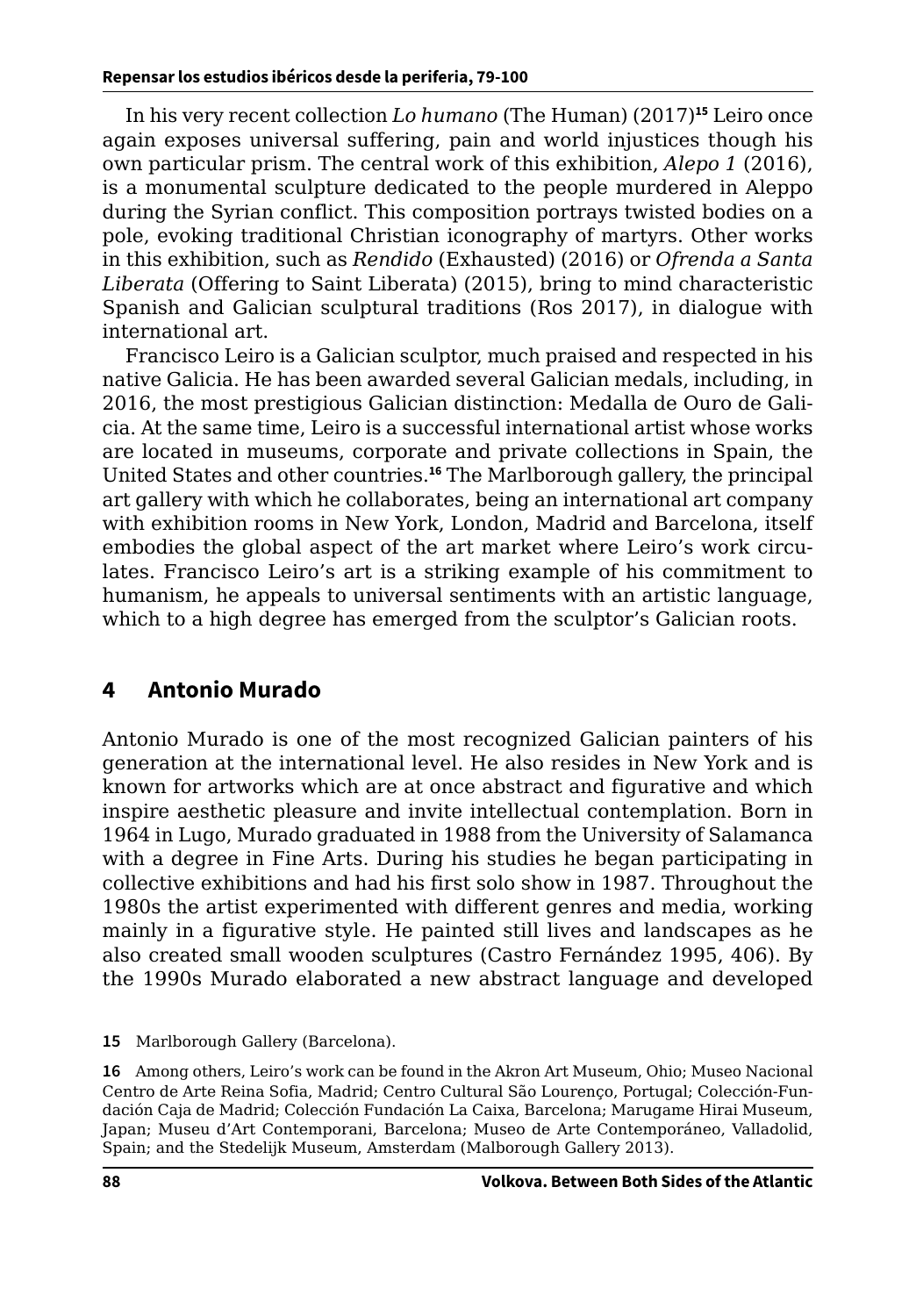<span id="page-10-0"></span>his own personal style, which very soon received positive reviews and captured the attention of the Galician and Spanish art sector. Murado's paintings from these years are populated by abstract biomorphic shapes floating on canvas. One of the most notable of his series from the 1990s is *Marañas* (Tangles)**<sup>17</sup>** where the painter completely covers the surface of canvases with an arabesque of round and oval lines. Antón Patiño, a leading Galician painter and one of prominent figures of the movement *Atlántica*, designates Murado's famous *Marañas* as "*escritura neuronal*" (neuron writing) (cited in Castro Fernández 1995, 426), because this is a type of calligraphic painting that implies an intellectual and controlled process (426). Miguel Copón and Félix Duque refer to Murado's painting, as "traces of sound" (2002, 163), using the metaphor of sound that has been recurrent in abstract painting since Wassily Kandinsky, for whom music and colours were inseparable in art. Besides *Marañas*, Murado's visual vocabulary in the 1990s included abstract organic motifs evoking forms of leaves and branches and the imitation of materials and textures. Such imitations can be observed in such works as *Pizarra* (Slate) and *Redes* (Nets) (1994-1995)**<sup>18</sup>** the titles of which bring to mind some basic aspects of Galicia's land and sea economy. Slate is one of the main mining products in Galicia produce for the national and international markets, while nets are fundamental to the fishing industry, which has always been the main economic activity of the coastal Galicia.

Although Murado's paintings can be generally ascribed to the realm of abstraction, it would not be accurate to characterise his works as completely non-figurative. Murado himself explains this fact in one interview: "I have always thought that there is not much difference between the abstract and the figurative and I think that is not a very good classification for painting. It seems to me that everything is abstract and everything is figurative… The subject is abstract but the approach is figurative in the sense that there is not the representation of a reality but the creation of reality" (cited in Varela 2015; Author's trans.).

In the 1990s, Antonio Murado won several art awards in Spain and became a recipient of different grants from Galician and Spanish cultural institutions. Thanks to one of them, from the Unión Fenosa, he entered the Cooper Union School of Art in New York in 1995. Since then the artist has been living and working in New York, a city that he founds stimulating in many senses (Bugallal 2013). Here his career has enjoyed subsequent successful development; the US art press has praised his works, characterizing Murado's canvases as "feats of technical virtuosity" (Wall Street International 2013) and "at once sumptuous and playfully academic" (Johnston 2001).

- **17** ABANCA Art Collection; Afundación Art Collection.
- **18** ABANCA Art Collection; Afundación Art Collection.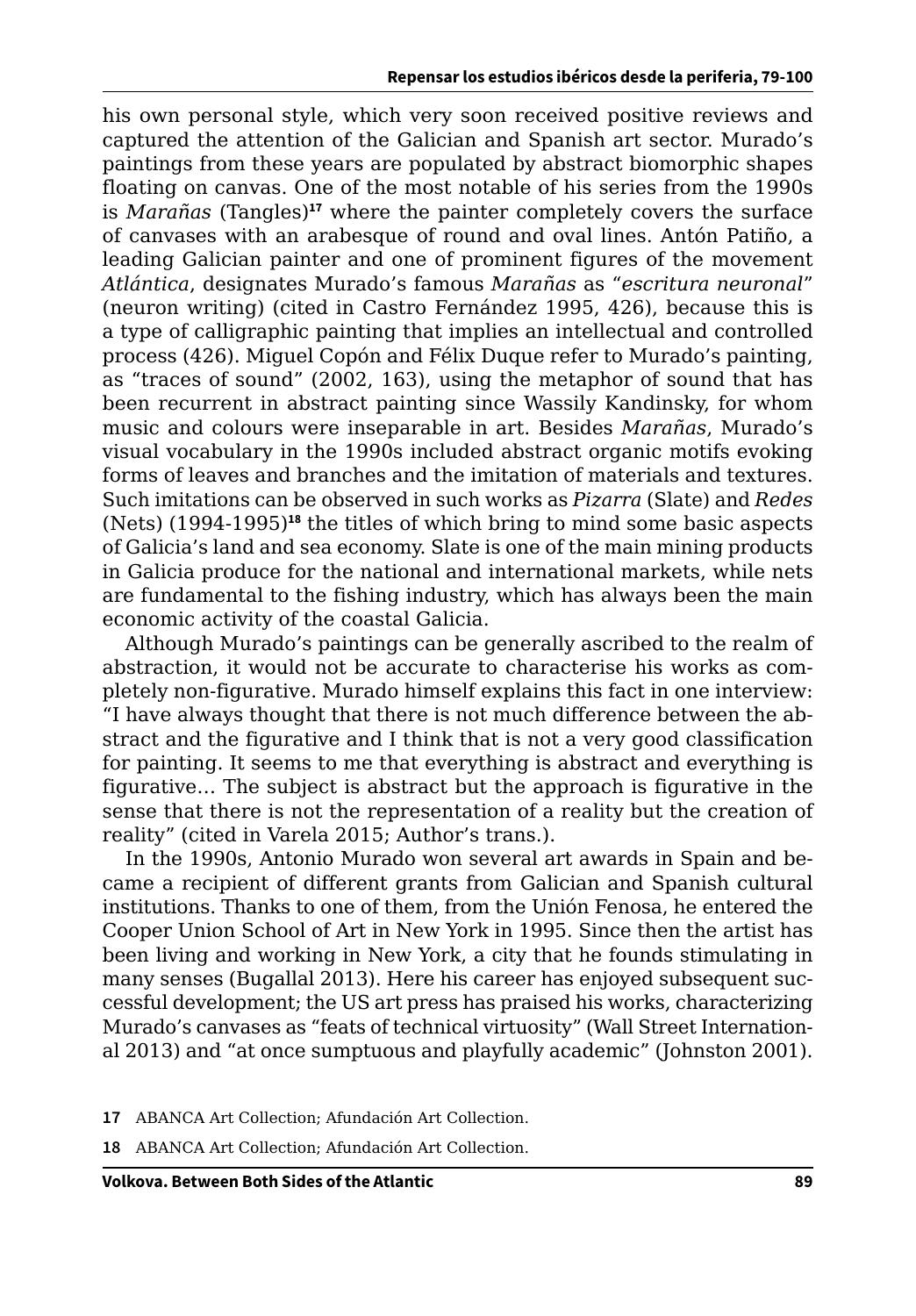Despite living in New York and being widely considered a truly international artist whose exhibitions can be seen around the world, including such remote places as New Zealand, Murado has maintained close contact with Galicia and has regularly returned to Galicia, including with personal exhibitions. One of them, titled *AM34x24 Vol.1* took place at the provincial museum of Murado's native town of Lugo in 2005 and was prepared exclusively for this event. It was quite an unusual project, for which Murado employed both abstract works and photography-based portraiture. He depicted his family and friends either in disguise or blended with symbolic surroundings, often with humour. Thus, his friend, sculptor Francisco Leiro appeared dressed as a Brazilian plantation owner, while his parents look like characters from a black and white Neorealist Italian film (Barro 2005; Mato 2016). It is possible to interpret this unusual project as Murado's aspiration to reflect on his Galician roots, seen from the global perspective and narrated in a subtle humoristic way, with certain traces of the Galician *retranca*. Another unusual project was the exhibition of furniture painted by Murado, which he presented in 2014 at the Chapel of Santa María in Lugo, which is the seat of Centro de Artesanía e Deseño da Diputación de Lugo (Centre of Crafts and Design of the Lugo Council). The painter collaborated with this centre where he had learnt some traditional Galician woodcarving techniques (Varela 2014). In this way, Murado is very much attached to Galicia and his hometown Lugo and in his artistic universe there is a spiritual closeness to his Galician homeland, which the painter summarises with a phrase: "It is the same ocean, there are only different shores" (cited in Beramendi 2015; Author's trans.).

Murado explores the blurred boundaries between abstract and figurative and invites open interpretation. People often read abstract things, for example clouds, according to their imagination or previous visual experiences, while real objects sometimes look quite abstract. Exploring this phenomenon, Murado has created his private photographical archive with images of nature often made deliberately out-of-focus or captured from unusual angles that appear not to have a concrete existence (D'Souza 2002, 37, 52). Murado's artistic methods range from heavily textured impasto to smooth, almost transparent layers. He experiments with a variety of techniques, he investigates the properties of pigments, wax and varnishes and he works with rollers or bundles of cloth, in addition to traditional artist tools, such as brushes, or palette knives (D'Souza 2002, 51-2). He employs spontaneous brushwork, splotches and blobs of paint, calligraphic style marking, scribbling, peeling and scraping, blowing of liquid or turpentine-soaked brushes (Gow Langsford Gallery 2017, 161; Hatchadoorian 2001, 5). He further develops his interest in textures, which he achieves not only by the techniques already mentioned, but also by the choice of canvas and stretcher shapes, or by imitation of craquelure, the network of cracks across the surface, and corrosion (Johnson 2001).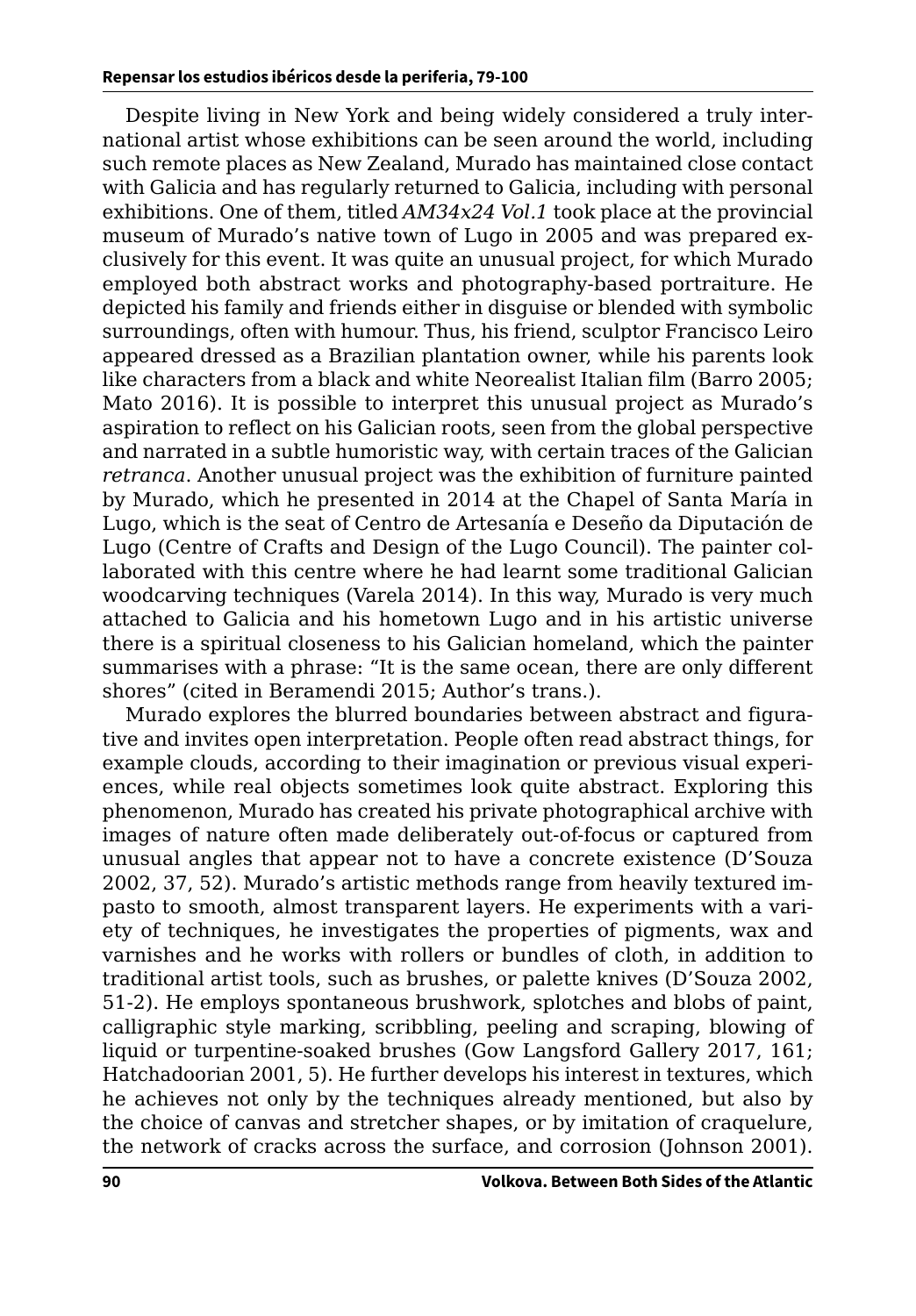Although Murado does not normally use sketches or drafts, applying paint directly onto the surface in a spontaneous manner, behind each work there is a conceptual figurative scenario, which determines the selection of colours, canvas shape and techniques.

The subject matter in abstract painting is not easily perceived, however, the titles of Murado's works and also his explanations in the catalogue entries indicate that the sources of inspiration are often drawn from literature, history, religion or classic art. So, for the collection *Ophelia* inspired by the character who drowns in a river brook in William Shakespeare's play *Hamlet*, the painter chose to depict different kinds of imaginary flowers (Gow Langsford Gallery 2012). This can be interpreted as an indirect reference to Sir John Everett Millais's famed painting *Ophelia* (1851-1852) where images of flowers possess a symbolic value. As is known, Millais achieved a naturalistic representation of the flowers mentioned in Shakespeare's play, painting them outside in the open air. However, Millais gathers in one place flowers that in fact bloom at different times of the year and that have a symbolic value as attributes of death. For his collection inspired by the tragic fate of Ophelia, Murado employs an original method of blowing liquid paint onto the pale semi-transparent background which creates the effect of petal like forms (Gow Langsford Gallery 2012). This technique allowed him to produce an overall evocation of beautiful flowers, to which Murado gave poetic elegant titles, such as *Little Rose* (2011), *Hermaionne* (2012) or *Leanne* (2011).**<sup>19</sup>**

An example of religious references is the series *Temperamentos*, **<sup>20</sup>** the title of which refers to the works from this collection designating the temperaments assigned to four of the apostles, each symbolised by a different colour (Galería Álvaro Alcázar 2015). Red stands for St. John's temperament, which is sanguine, while green represents St. Peter's phlegmatic character, blue refers to St. Mark's temper, choleric; and white symbolises melancholy, St. Paul's character. As Murado explains, his idea was to establish a connection with Spanish Baroque painting whose themes are primarily religious or mythological, courtly or military, and is widely present in Galician art. Besides the apostles' temperaments, the collection includes abstract canvases that refer to the ceremonial robes of the Spanish Baroque, as seen in *Manto* (Robe) (2015). The effect was achieved by using large cloth rags to leave marks on the surface of a paint-covered canvas. The paintings' arched shape suggests an idea of tapestry, a very important decorative element of the Spanish Baroque (Galería Álvaro Alcázar 2015).

- **19** Gow Langsford Gallery (Auckland).
- **20** Álvaro Alcázar Gallery (Madrid).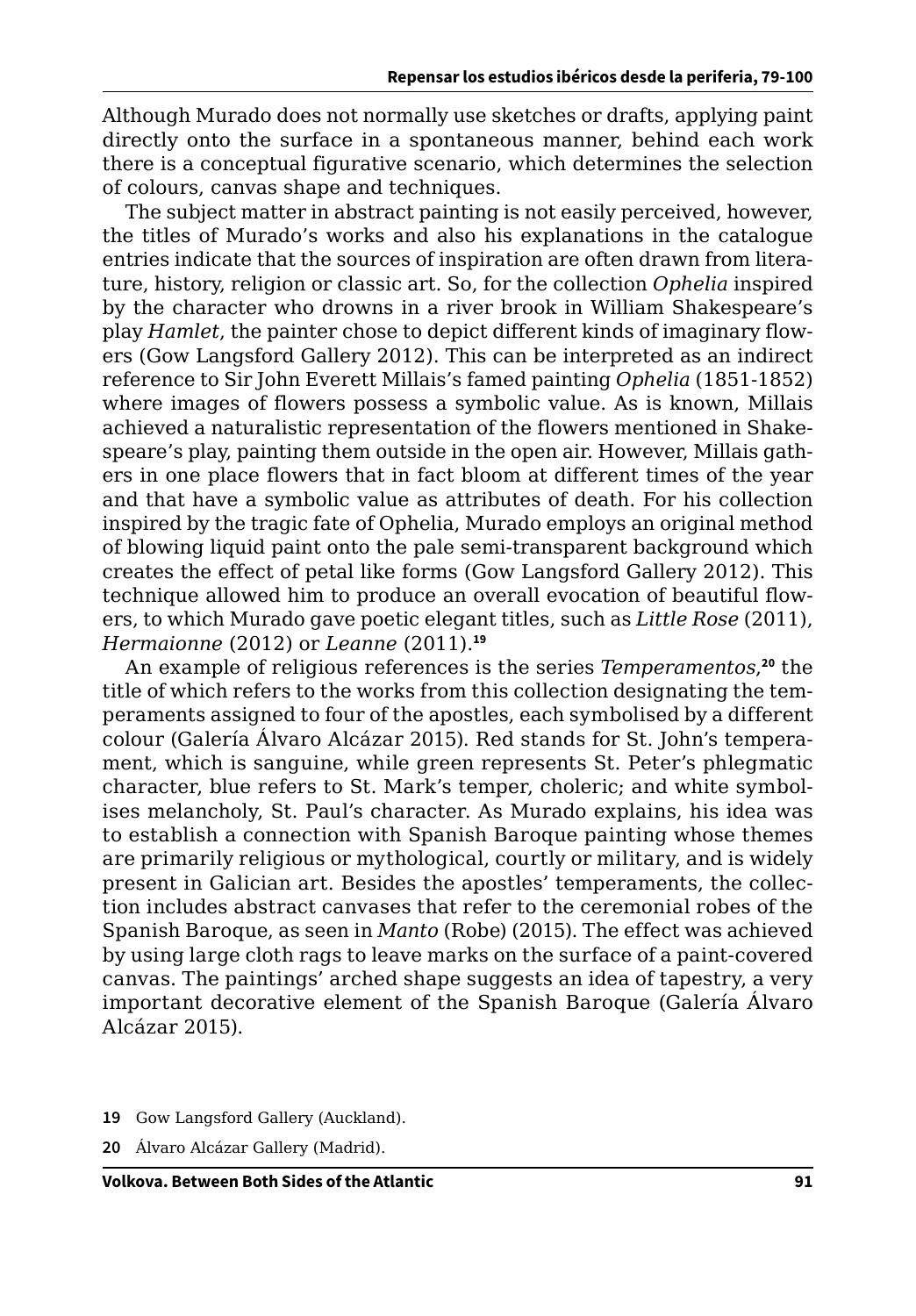Sometimes, Murado gives his paintings titles with historical connotations, such as *1492* (2004),**<sup>21</sup>** the reference to the very important year in the history of Spain which saw the end of the Reconquista and the voyage of Christopher Columbus. The impressive dimensions of this diptych, about 3 × 4 meters, convey the sense of significance of this year and its almost monochrome composition painted in ochre and amber might allude to the vast prairies of the New Continent (Solana 2004).

The study of classic iconography and techniques plays an important role in the artist's work. In his blog and other social media, for instance his Instagram account, Antonio Murado often shows his sources of inspiration together with his own paintings. Thus, we can observe that some Murado curvilinear gestures are drawn from the emotional corporal moves of Antonio Canova's neoclassical sculptures, or his sweeping movements bring to mind El Greco's bold brushwork. In addition, as part of his study of great masters, Murado occasionally makes copies after them, for instance, after Francisco Goya.

Antonio Murado's work embraces multiple genres, but landscape is the recurrent theme. His landscapes include different imagined spaces, such as frozen areas, *Paisaje helado* (Frozen Landscape) (2001);**<sup>22</sup>** green deserted valleys, *Schohaire County* (2005);**<sup>23</sup>** sombre sands, *Paisaje arenoso* (Sand Landscape) (2001);**<sup>24</sup>** or seascapes, *Jerusalem* (2005).**<sup>25</sup>** His landscapes are silent and uninhabitable, which embodies the concept of the sublime (D'Souza 2002, 56). Indeed, Murado's landscapes at the same time evoke Abstract Expressionist brushstrokes and feelings found in Casper David Friedrich, the master of the sublime (Hatchadoorian 2001, 5, 8; Johnston 2001). Suffice it to recall Friedrich's canvases such as *The Monk by the Sea* (1808-1810) or *The Sea of Ice* (1823-1824). Murado's works bring about the same emotional response as does the spiritual world of nature seen in the landscapes of other celebrated painters of Romanticism, for instance John Constable's *Rainstorm over the Sea* (1824-1828) or Joseph Mallord William Turner's *Sunrise with Sea Monsters* (1845).

Murado's inclination for landscape blends with the long tradition of landscape painting in Galicia and is connected to one of the aspects of Galician identity, the traditional sentimental attachment of Galician people to their land. It is well known that Galicia has a unique and magnificent natural world and that it is of great importance in the real and symbolic life

- **21** ABANCA Art Collection.
- **22** Fundación María José Jove Art Collection.
- **23** ABANCA Art Collection.
- **24** Afundación Art Collection.
- **25** ABANCA Art Collection.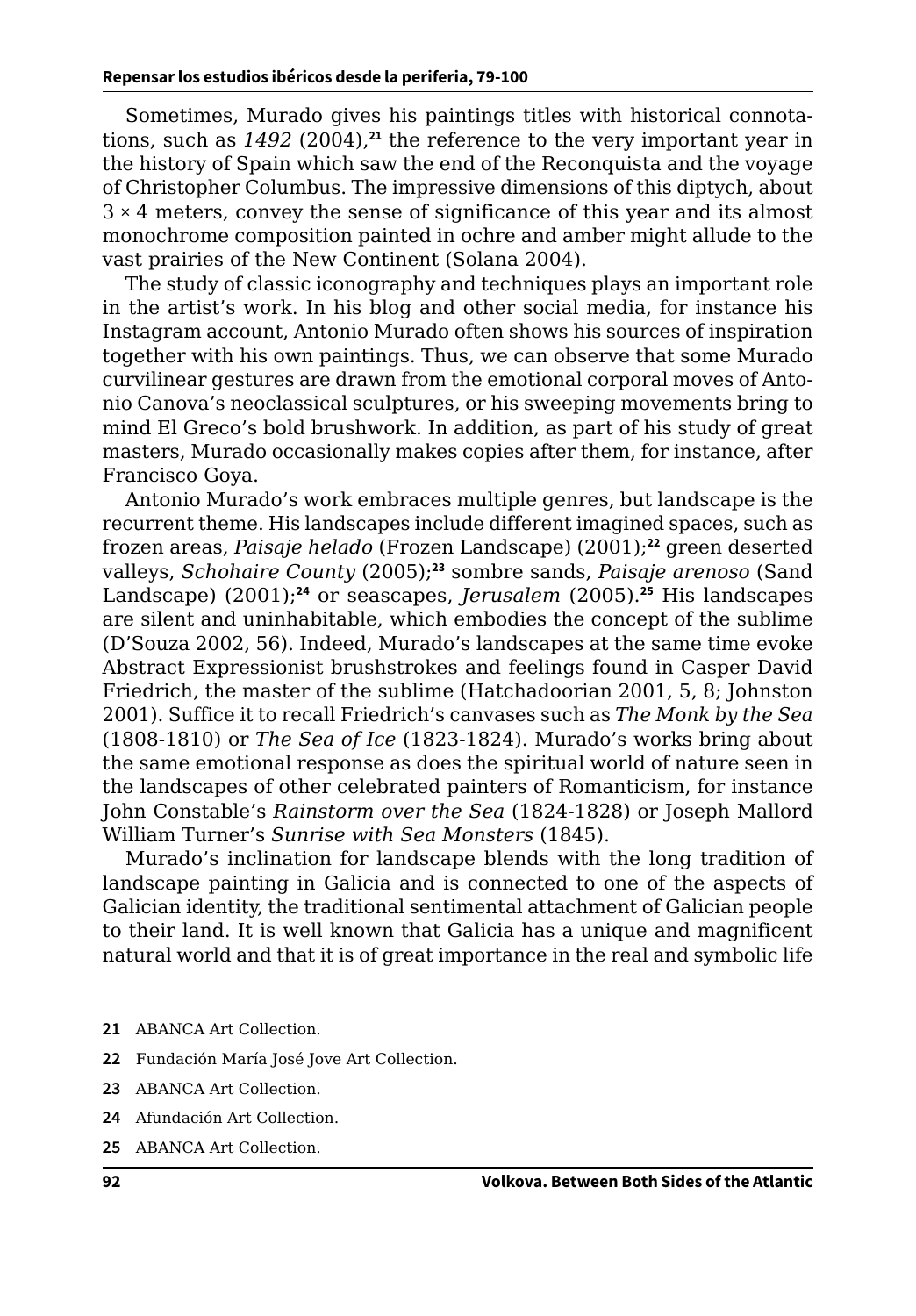of Galicians. Moreover, landscape in Galicia is not merely a set of visible distinctive geographical features, but has an important symbolic value, which has played an important role in the collective shaping of Galician identity. Ramón Otero Pedrayo, an outstanding Galician intellectual, one of the key members of *Xeración Nós*, **<sup>26</sup>** in his entire body of work constantly stressed the intimate connection between the Galicians and their land, landscape and natural world (Patterson 2006, 45). Although the trope of Galician land worship has often been stereotyped (Miguélez-Carballeira 2013, 2), it has been very important for Galician identity and has found its expression in the visual arts. Since the second part of the nineteenth century, the landscape genre has been paramount for Galician painting, with such painters as Ovidio Murguía, Serafín Avedaño, Imeldo Corral, Francisco Llorens (López Bernández 2005, 106). Their artworks expressed an almost sacred communion with nature and served as important references to Galicianness, that is, the collective sentiment of belonging to Galicia and the set of distinctive attributes of the Galician people.

Among other affective aspects of Galicianness there are some important cultural constructs strongly related to the history of Galician emigration: *morriña*, the feeling of sadness when away from home, and *saudade*, the feeling of longing and melancholy. These emotions, similar to the sentimental bond between Galician people and their land, have been stereotyped in popular culture, but nevertheless they remain recurrent markers of Galician identity. These emotions, together with values such as "spontaneity", "averseness to rational thinking" (Miguélez-Carballeira 2014, 6), "an innate capacity for poetry", "an aloof humour", "being astute and reserved" (2) are considered amongst the attributes of Galician people. In my opinion, it might be possible to see some of these emotions in Murado's paintings. His landscapes seem to me to convey a light melancholy and a meditative, somewhat mysterious, mood, while his monochrome works painted with bold brushstrokes seem to me hide passion behind outward restraint.

Being a renowned international artist with artworks located in museums, art galleries and corporate collections around the globe,**<sup>27</sup>** Antonio Murado is simultaneously considered a prominent contemporary Galician painter. The important Galician museums and private foundations such as the Centro Galego de Arte Contemporánea and the private art collections of the Galician financial corporation ABANCA (the Colección ABANCA and the Colección de Afundación) hold Murado's artworks in their permanent collections. Although the direct references to Galicia in Murado's art are

**26** A cultural and political movement of the 1920s, crucial for the development of Galicianism.

**27** The Museo de Bellas Artes de Alava, Vitorio, Spain; The Nagasaki Art Museum, Japan; and in collections of Phillip Morris, American Express, Chase Manhattan Bank, AXA, Pfizer, the Coca-Cola Corporation (Gow Langsford Gallery 2017, 161), and in the renewed World Trade Centre in NYC.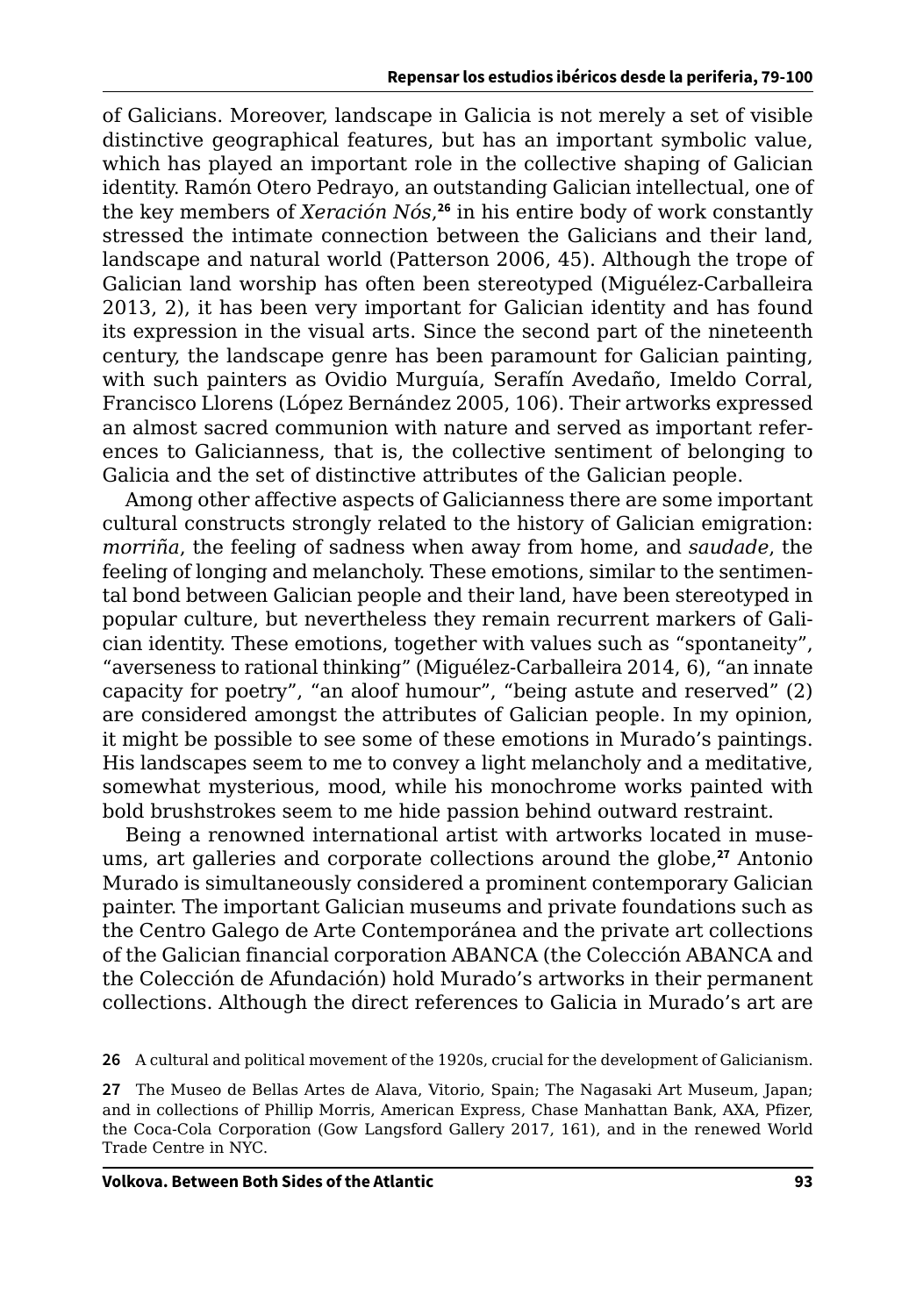<span id="page-15-0"></span>generally rather subtle, his disposition to paint landscapes and the presence of a particular atmosphere in his works can be seen as a part of Galicianness, as I have argued above.

### **5 Conclusion**

The discussion of the works and artistic careers of sculptor Francisco Leiro and painter Antonio Murado shows the local and global dimensions of their trajectories, and exemplifies some of the current approaches to Galician culture. Both creators are acclaimed artists in the global art scene with artworks located all around the world. Working as successful artists in New York, Leiro and Murado embody the globalizing processes of migration, and changes in living and working patterns, including the global circulation of contemporary art. In this way, it would be possible to say that these artists illustrate the notion 'deterritorialization' applied to Galician culture. The global dimension of the trajectories of Leiro and Murado is not only conditioned by the fact they live in New York and are represented at the global art market. These Galician artists incorporate many international art trends into their work and share a common interest in universal values, which mark their work as global. Having distinct styles and following different aesthetic principles, they both emotionally react to current problems of humankind. While Leiro passionately narrates human suffering and anxieties, Murado's art may be seen as a sanctuary in which to meditate and find safety from pain and angst.

At the same time, Leiro and Murado are celebrated artists in Galicia, where the landmark contemporary art institutions hold their artworks in the permanent collections. They maintain their ties with their native land and exhibit in Galicia regularly. Moreover, their art expresses many different facets of Galicianness, although this tendency is more patent in the case of Francisco Leiro. Leiro often makes direct Galician references, through his techniques, the choice of materials, particular iconography and subject matter, while Antonio Murado's allusions to Galician context are for the most part rather subtle. Nevertheless, certain aspects of Galician identity, such as a spiritual connection between humans and nature, an innate disposition to sensitivity, melancholy, mysticism and a very particular sense of humour, can be identified in the oeuvre of both creators. With all this, their work has gone beyond the geopolitical limits of Galicia and, therefore, Francisco Leiro's and Antonio Murado's artistic paths might be seen as an example of the 'deperipherialization' of Galician culture. Also, their example remind us that Galician cultural practices are not confined to the mainstream narrative forms, such as literature or cinema, and Galicianness might be conveyed by means of contemporary visual arts, which once again brings to mind the idea of 'deperipherialization' of Galician Cultural Studies.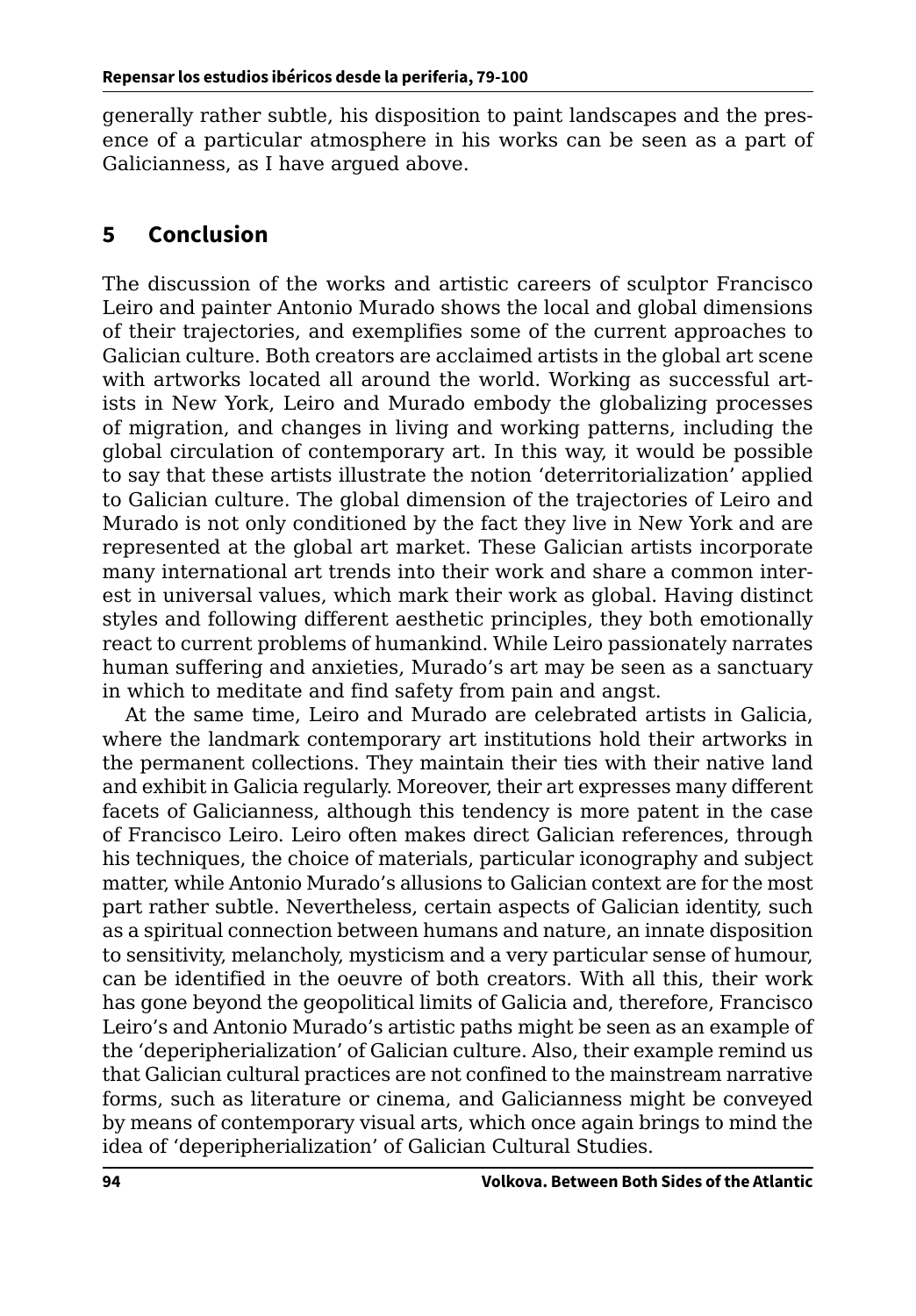The analysis of Leiro's and Murado's work, similar to other modern cultural productions from Galicia, defies oppositional binaries, which also conforms with one of the current trends in the field of Galician Cultural Studies. Their artistic production is not only an intersection of the local and global, but also a juxtaposition of the personal and collective, traditional and modern, abstract and figurative, classic and popular. Francisco Leiro and Antonio Murado belong to both sides of the Atlantic, they both epitomise the process of cultural globalization, and from their position in New York these artists make Galician culture visible at the international level.

#### **Bibliography**

- Amin, Samir (1977). *Imperialism and Unequal Development*. Hassocks: Harvester.
- Argullol, Rafael (2014). "Un paseo por el Purgatorio". *Leiro Purgatorio = Catálogo de la exposición* (Madrid, 8 mayo-21 junio 2014). Madrid: Galería Marlborough. URL [http://www.galeriamarlborough.com/](http://www.galeriamarlborough.com/files/Leiro-MMA-2014-Completo-baja.pdf) [files/Leiro-MMA-2014-Completo-baja.pdf](http://www.galeriamarlborough.com/files/Leiro-MMA-2014-Completo-baja.pdf) (2018-02-06).
- Barro, David (2005). "Memoria e intimidad de Antonio Murado". *El Cultural*, 1 de septiembre. URL [http://www.elcultural.com/revista/](http://www.elcultural.com/revista/arte/Memoria-e-intimidad-de-Antonio-Murado/12617) [arte/Memoria-e-intimidad-de-Antonio-Murado/12617](http://www.elcultural.com/revista/arte/Memoria-e-intimidad-de-Antonio-Murado/12617) (2018-02-14).
- Beramendi, Mario (2015). "Vi el 11-S desde la ventana de mi casa". *La Voz de Galicia*, 8 de octubre. URL [https://www.lavozdegalicia.es/noticia/](https://www.lavozdegalicia.es/noticia/cultura/2015/10/08/vi-11-s-ventana-casa/0003_201510H8P60991.htm) [cultura/2015/10/08/vi-11-s-ventana-casa/0003\\_201510H8P60991.](https://www.lavozdegalicia.es/noticia/cultura/2015/10/08/vi-11-s-ventana-casa/0003_201510H8P60991.htm) [htm](https://www.lavozdegalicia.es/noticia/cultura/2015/10/08/vi-11-s-ventana-casa/0003_201510H8P60991.htm) (2018-02-10).
- Bugallal, Isabel (2013). "Antonio Murado: 'El arte sigue siendo la inversión que mayores ganancias proporciona'". *La Opinión A Coruña*, 13 de septiembre. URL [http://www.laopinioncoruna.es/contraporta](http://www.laopinioncoruna.es/contraportada/2013/09/12/antonio-murado-arte-sigue-inversion/761398.html)[da/2013/09/12/antonio-murado-arte-sigue-inversion/761398.html](http://www.laopinioncoruna.es/contraportada/2013/09/12/antonio-murado-arte-sigue-inversion/761398.html) (2018-02-07).
- Castro Fernández, Antón (1995). "Los años noventa". *Arte Contemporáneo (I)*. Vol. 16 of *Galicia*. Coord. by Francisco Rodríguez Iglesias y María del Mar Pérez Negreira. La Coruña: Hércules de Ediciones, 375-477.
- Colmeiro, José (2017). *Peripheral Visions/Global Sounds: From Galicia to the World*. Liverpool: Liverpool University Press.
- Copón, Miguel; Duque, Félix (2002). "Traces of Sound". Pereira, Cecilia (coord.), *Un millón de acres: Antonio Murado = Catálogo de la exposición*  (Santiago de Compostela, 27 junio-22 septiembre 2002). Santiago de Compostela: Centro Galego de Arte Contemporánea, 136-75.
- de Llano, Pedro (s.d). "Francisco Leiro". *La Caixa Collection Contemporary Art*. URL [https://coleccion.caixaforum.com/en\\_US/artista/-/](https://coleccion.caixaforum.com/en_US/artista/-/artista/159/FranciscoLeiro) [artista/159/FranciscoLeiro](https://coleccion.caixaforum.com/en_US/artista/-/artista/159/FranciscoLeiro) (2018-02-06).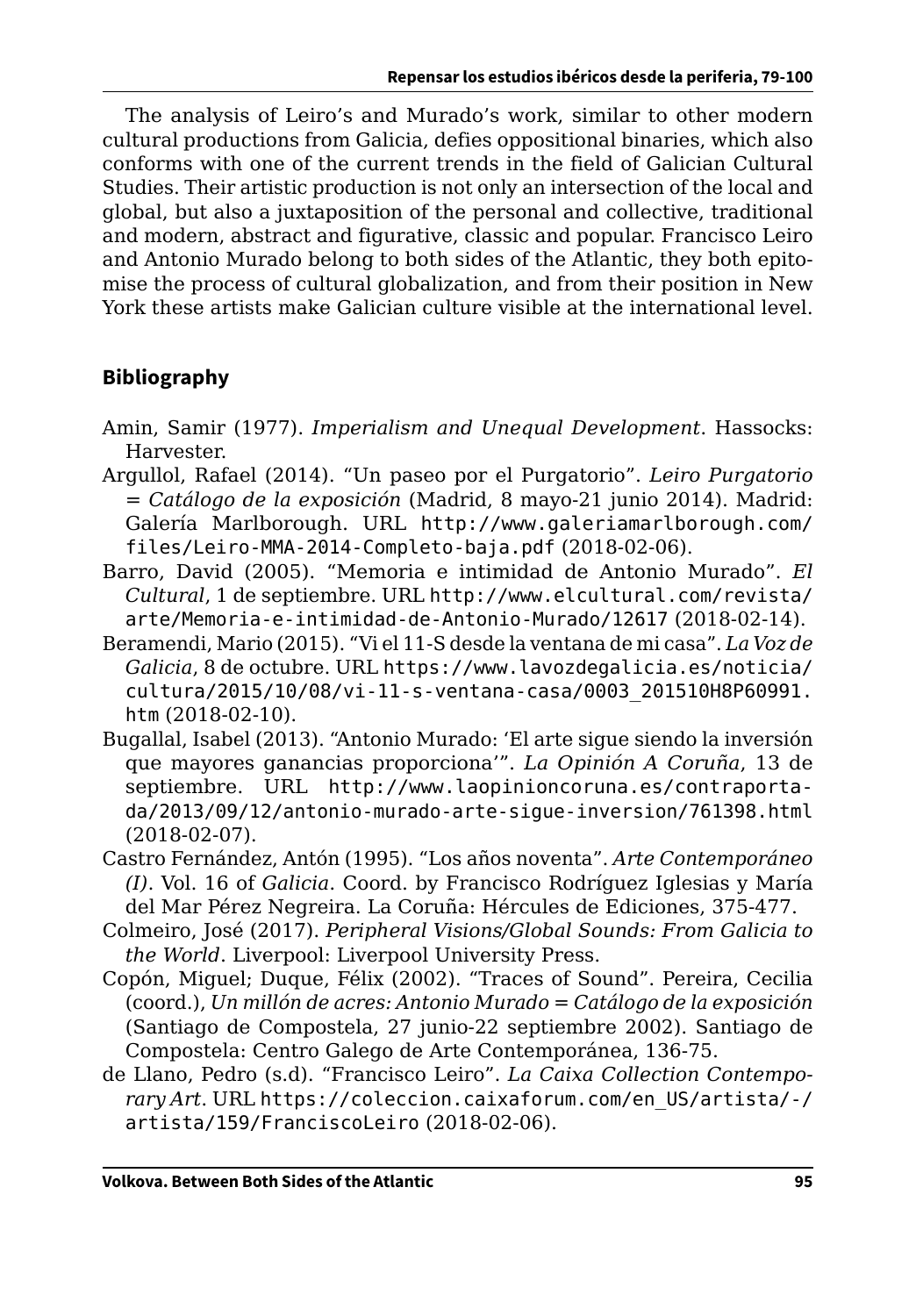- D'Souza, Aruna (2002). "Painting of Landscape, Painting as Landscape, Landscape as Painting". Pereira, Cecilia (coord.), *Un millón de acres: Antonio Murado = Catálogo de la exposición* (Santiago de Compostela, 27 junio-22 septiembre 2002). Santiago de Compostela: Centro Galego de Arte Contemporánea, 50-7.
- Ferrão, João; Jensen-Butler, Chris (1984). "The Centre-Periphery Model and Industrial Development in Portugal". *Environment and Planning D: Society and Space*, 2, 375-402. DOI [10.1068/d020375](https://doi.org/10.1068/d020375).
- Frank, Andre Gunder (1978). *Dependent Accumulation and Underdevelopment*. London: Macmillan.
- Galería Álvaro Alcázar (2015). *Los Temperamentos = Catálogo de la exposición* (Madrid, 5-10 diciembre 2015). Madrid: Galería Álvaro Alcázar.
- Glueck, Grace (1998). "Art in Review". *The New York Times*, 23 January. URL [https://www.nytimes.com/1998/01/23/arts/art-in](https://www.nytimes.com/1998/01/23/arts/art-in-review-223190.html)[review-223190.html](https://www.nytimes.com/1998/01/23/arts/art-in-review-223190.html) (2018-02-06).
- Hooper, Kirsty; Puga Moruxa, Manuel (2011). *Contemporary Galician Cultural Studies: Between the Local and the Global*. New York: MLA.
- Gow Langsford Gallery (2012). *By The Stream | Antonio Murado. Exhibition Presentation* (Auckland, 8 August-1 September 2012). URL [htt](https://www.gowlangsfordgallery.co.nz/exhibitions/by-the-stream?id=1684&eid=1683)[ps://www.gowlangsfordgallery.co.nz/exhibitions/by-the](https://www.gowlangsfordgallery.co.nz/exhibitions/by-the-stream?id=1684&eid=1683)[stream?id=1684&eid=1683](https://www.gowlangsfordgallery.co.nz/exhibitions/by-the-stream?id=1684&eid=1683) (2018-12-01).
- Gow Langsford Gallery (2017). "Antonio Murado". *Gow Langsford Gallery. Artist Catalogue*. Auckland: Gow Langsford Gallery, 161.
- Hatchadoorian, Lisa (2001). "Antonio Murado. Icescapes". *Antonio Murado. Icescape = Exhibition Catalogue* (New York, 10 May-30 June 2001). New York: Lucas Schoormans Gallery.
- Hirschman, Albert O. (1958). *The Strategy of Economic Development*. New Haven: Yale University Press.
- Holland, Eugene W. (1999). *Deleuze and Guattari's "Anti-Oedipus": Introduction to Schizoanalysis*. London; New York: Routledge.
- Hooper, Kirsty; Puga Moruxa, Manuel (2011). *Contemporary Galician Cultural Studies: Between the Local and the Global*. New York: MLA.
- Johnson, Ken (2001). "Antonio Murado, Icescapes". *The New York Times*, 15 June. URL [http://www.nytims.com/2001/06/15/arts/art-in-re](http://www.nytims.com/2001/06/15/arts/art-in-review-antonio-murado-icescapes.html)[view-antonio-murado-icescapes.html](http://www.nytims.com/2001/06/15/arts/art-in-review-antonio-murado-icescapes.html) (2018-02-10).
- Lopéz Bernárdez, Carlos (2005). *Breve historia da arte galega. Breve historia del arte gallego*. Vigo: Nigra Trea.
- Mariño, Paula (2000). "Atlántica: la renovación plástica gallega". *Espacio Tiempo y Forma. Serie VII, Historia del Arte*, 13, 605-24. DOI [10.5944/](https://doi.org/10.5944/etfvii.13.2000.2350) [etfvii.13.2000.2350](https://doi.org/10.5944/etfvii.13.2000.2350).
- Marlborough Gallery (2013). *Francisco Leiro / Human Resources (January 9 - February 9, 2013)*. Exhibition Press Release. URL [http://www.mar-](http://www.marlboroughgallery.com/press_releases/exhibitions/231/original/Leiro, 2013.pdf?1356027272)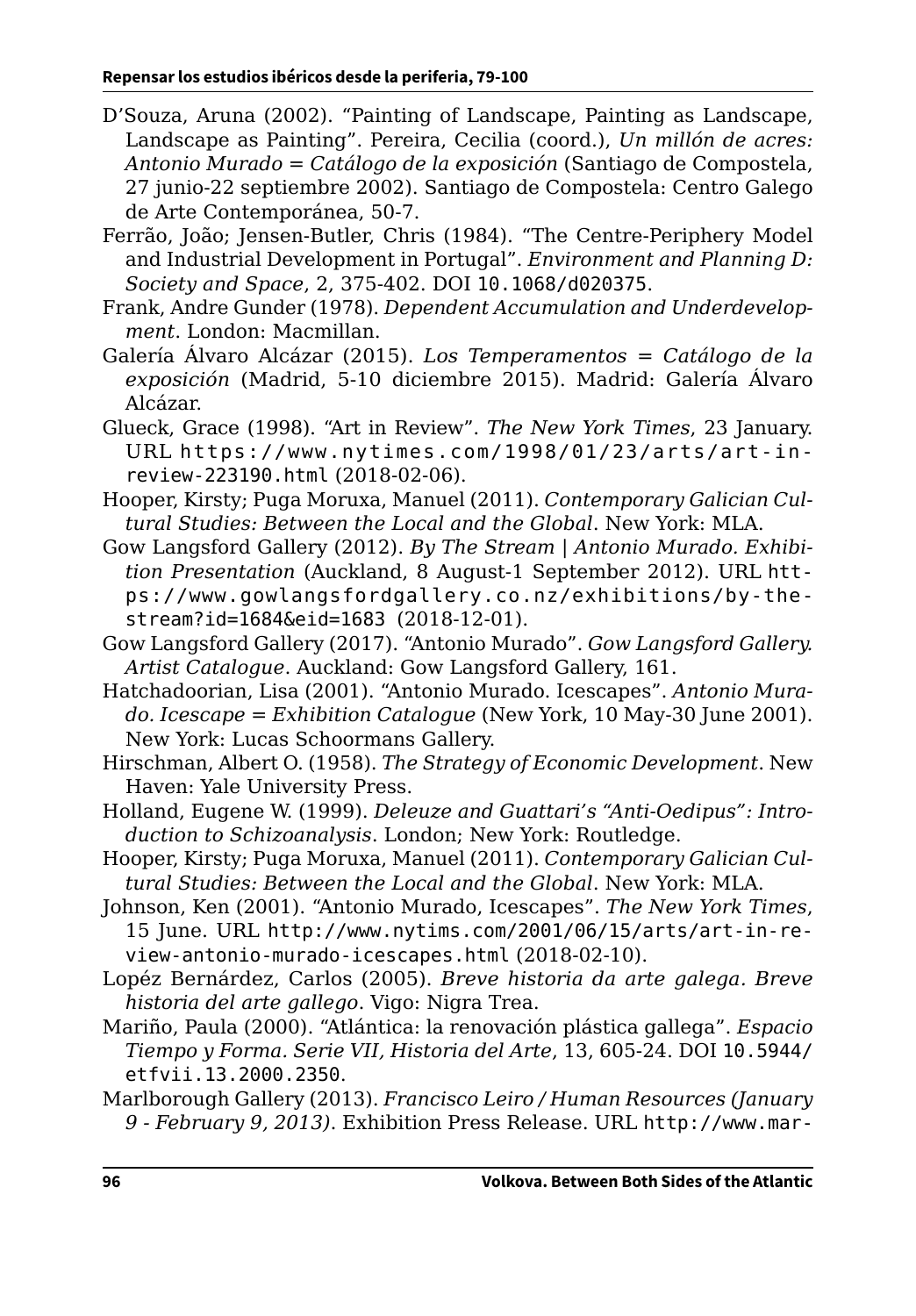[lboroughgallery.com/press\\_releases/exhibitions/231/original/](http://www.marlboroughgallery.com/press_releases/exhibitions/231/original/Leiro, 2013.pdf?1356027272) [Leiro,%202013.pdf?1356027272](http://www.marlboroughgallery.com/press_releases/exhibitions/231/original/Leiro, 2013.pdf?1356027272) (2018-02-06).

- Mato, Mar (2016). "El proyecto más personal de Murado". *Faro de Vigo*, 06 de mayo. URL [http://www.farodevigo.es/cultura/2016/05/06/](http://www.farodevigo.es/cultura/2016/05/06/proyecto-personal-murado/1455392.html) [proyecto-personal-murado/1455392.html](http://www.farodevigo.es/cultura/2016/05/06/proyecto-personal-murado/1455392.html) (2018-02-07).
- Miguélez-Carballeira, Helena (2013). *Galicia, a Sentimental Nation: Gender, Culture and Politics*. Cardiff: University of Wales.
- Miguélez-Carballeira, Helena (2014). "An Introduction to Galician Culture". Miguélez-Carballeira, Helena (ed.), *A Companion to Galician Culture*. Woodbridge: Tamesis, 1-12.
- Montero Pérez, Javier (2003). "O bestiario de Francisco Leiro". *PONTEVEDRA. Revista de Estudios Provinciais*, 19, 65-93.
- Myrdal, Gunnar (1957). *Economic Theory and Under-Developed Regions*. London: Duckworth.
- Olmo, Santiago B. (2003). "La tinta del calamar / The Ink of the Squid". *Leiro. Esculturas = Exhibition Catalogue* (Sofia, 2003; Santiago de Chile, 2004). Madrid: Ministerio de Asuntos Exteriores.
- Otero, Fátima (2015). "Esculturas de la historia reciente". *El Correo 2/ Suplemento de El Correo Gallego*, 26 de julio, 5.
- Patterson, Craig (2006). *Galician Cultural Identity in the Works of Ramón Otero Pedrayo*. Lewinston (NY): Edwin Mellen Press.
- Patton, Paul (2010). *Deleuzian Concepts: Philosophy, Colonization, Politics*. Stanford: Stanford University Press.
- Romero, Eugenia R. (2012). *Contemporary Galician culture in a Global Context: Movable identities*. Lanham (MD): Lexington Books.
- Ros, Mercedes (2017). "A propósito de Lo Humano. Conversación con Francisco Leiro". *Francisco Leiro. Lo humano = Catálogo de la exposición*  (Barcelona, 9 noviembre-9 diciembre 2017). Barcelona: Marlborough Barcelona. URL [http://www.galeriamarlborough.com/files/Leiro](http://www.galeriamarlborough.com/files/Leiro-catalogo-MBCN-Completo.pdf)[catalogo-MBCN-Completo.pdf](http://www.galeriamarlborough.com/files/Leiro-catalogo-MBCN-Completo.pdf) (2018-02-06).
- Sarmiento, Rosario (2015). "Esculturas sentidas, miradas comprometidas". Photos by Xurxo Lobato. *Luzes*, 19/20, 94-9.
- Solana, Guillermo (2004). "La Conquista según Antonio Murado". *El Cultural*, 04 marzo.URL [https://www.elcultural.com/revista/arte/](https://www.elcultural.com/revista/arte/La-Conquista-segun-Antonio-Murado/9018) [La-Conquista-segun-Antonio-Murado/9018](https://www.elcultural.com/revista/arte/La-Conquista-segun-Antonio-Murado/9018) (2018-07-14).
- Stapell, Hamilton M. (2007). "Reconsidering Spanish Nationalism, Regionalism, and the Centre-Periphery Model in the Post-Francoist Period, 1975-1992". *International Journal of Iberian Studies*, 20(3), 171-85. DOI [10.1386/ijis.20.3.171\\_1](https://doi.org/10.1386/ijis.20.3.171_1).
- Tomlinson, John (1999). *Globalization and Culture*. Chicago: Chicago University Press.
- Varela, Suso (2014). "Antonio Murado llena la Capilla de Santa María". *La Voz de Galicia*, 7 junio. URL <https://goo.gl/ZwLKbo> (2018-04-07).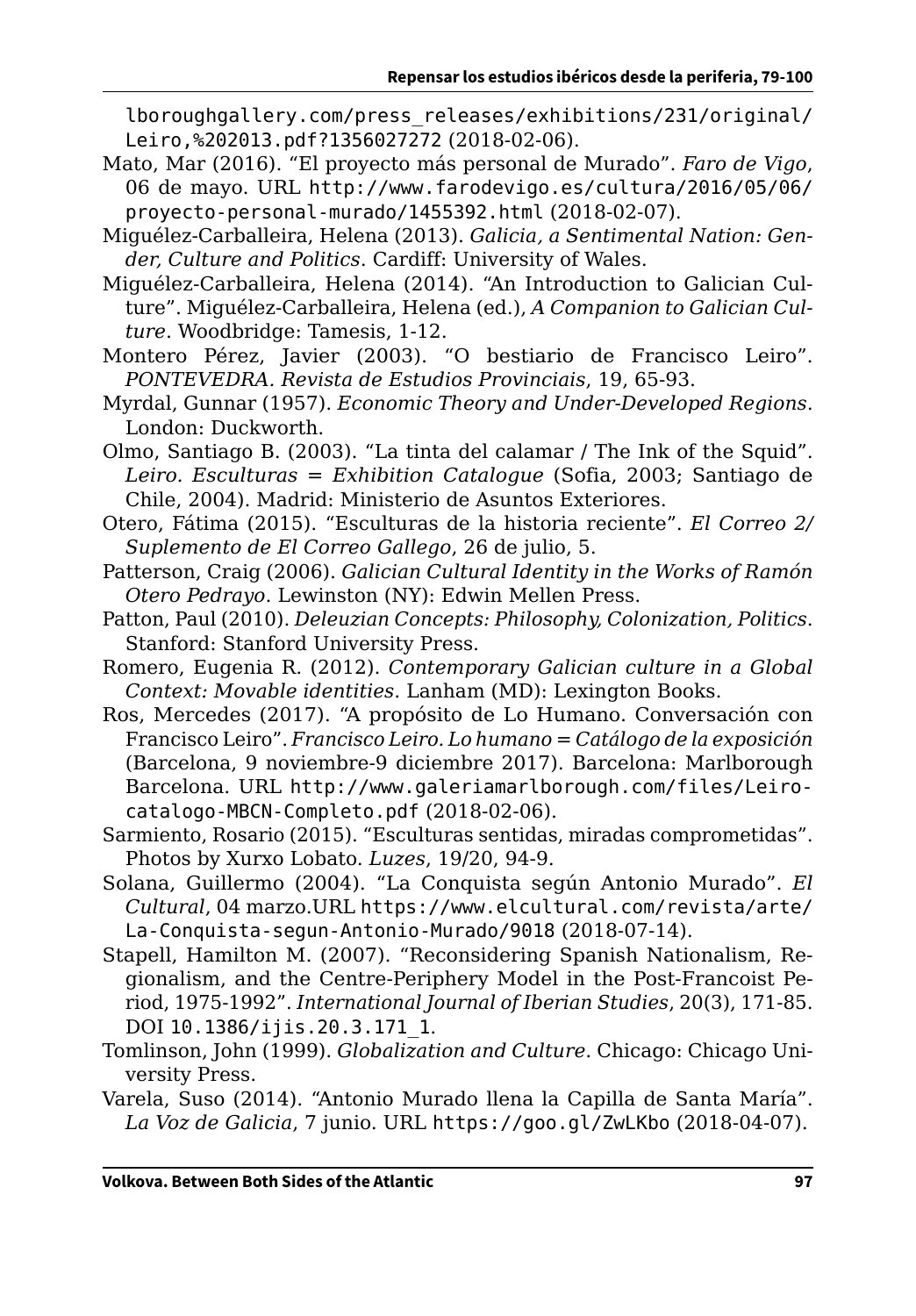- Varela, Suso (2015). "Abanca expone su colección de obras de Antonio Murado". *La Voz de Galicia*, 10 de noviembre. URL [https://goo.gl/](https://goo.gl/iJr9Ug) [iJr9Ug](https://goo.gl/iJr9Ug) (2018-02-07).
- Wall Street International (2013). "Antonio Murado. Terras". *Wall Street International*, 21 October. URL [https://wsimag.com/art/5711-antonio](https://wsimag.com/art/5711-antonio-murado-terras)[murado-terras](https://wsimag.com/art/5711-antonio-murado-terras) (2018-02-28).

#### **Online Art Sources**

Francisco Leiro

- Afundación Art Collection, Vigo, Spain. *Afundación, Obra Social ABANCA*. URL [https://www.afundacion.org/ga/coleccion/autor/leiro\\_lois\\_](https://www.afundacion.org/ga/coleccion/autor/leiro_lois_francisco) [francisco](https://www.afundacion.org/ga/coleccion/autor/leiro_lois_francisco).
- ABANCA Art Collection, A Coruña, Spain. *ABANCA Colección de arte*, URL [http://coleccion.abanca.com/gl/Coleccion-de-arte/Artis](http://coleccion.abanca.com/gl/Coleccion-de-arte/Artistas/ci.Francisco-Leiro.formato7.html)[tas/ci.Francisco-Leiro.formato7.html#](http://coleccion.abanca.com/gl/Coleccion-de-arte/Artistas/ci.Francisco-Leiro.formato7.html).
- "La Caixa" Collection of Contemporary Art, Barcelona, Spain. *Colección "La Caixa" Arte Contemporáneo*. URL [https://coleccion.caixaforum.](https://coleccion.caixaforum.com/en/artista/-/artista/159/FranciscoLeiro) [com/en/artista/-/artista/159/FranciscoLeiro](https://coleccion.caixaforum.com/en/artista/-/artista/159/FranciscoLeiro).
- Fundación María José Jove Art Collection, A Coruña, Spain. *Fundación María José Jove*. URL [https://www.fundacionmariajosejove.org/](https://www.fundacionmariajosejove.org/coleccion-de-arte/autores/?idautor=294) [coleccion-de-arte/autores/?idautor=294](https://www.fundacionmariajosejove.org/coleccion-de-arte/autores/?idautor=294).
- Marlborough Gallery, Madrid, Spain; Barcelona, Spain. *Galería Marlborough*, URL <http://www.galeriamarlborough.com/artista/francisco-leiro>.
- Stedelijk Museum, Amsterdam, Netherlands. *Stedelijk Museum Amsterdam*. URL [https://www.stedelijk.nl/nl/collectie/maker/8689](https://www.stedelijk.nl/nl/collectie/maker/8689-francisco-leiro) [francisco-leiro](https://www.stedelijk.nl/nl/collectie/maker/8689-francisco-leiro).

Antonio Murado

- ABANCA Art Collection, A Coruña, Spain. *ABANCA Colección de arte*. URL [http://coleccion.abanca.com/gl/Coleccion-de-arte/Artis](http://coleccion.abanca.com/gl/Coleccion-de-arte/Artistas/ci.Antonio-Murado.formato7.html)[tas/ci.Antonio-Murado.formato7.html](http://coleccion.abanca.com/gl/Coleccion-de-arte/Artistas/ci.Antonio-Murado.formato7.html).
- Afundación Art Collection, Vigo, Spain. *Afundación, Obra Social ABAN-CA*. URL [https://www.afundacion.org/ga/coleccion/autor/murado\\_](https://www.afundacion.org/ga/coleccion/autor/murado_lopez_antonio_j) lopez antonio j.
- Alvaro Alcázar Gallery, Madrid, Spain. *Galería Alvaro Alcázar*. URL [http://](http://www.galeriaalvaroalcazar.com/artist-detail.htm?id=67) [www.galeriaalvaroalcazar.com/artist-detail.htm?id=67](http://www.galeriaalvaroalcazar.com/artist-detail.htm?id=67).
- *amurado100 = Instagram of the artist*. URL [https://www.instagram.com/](https://www.instagram.com/amurado100/) [amurado100/](https://www.instagram.com/amurado100/).